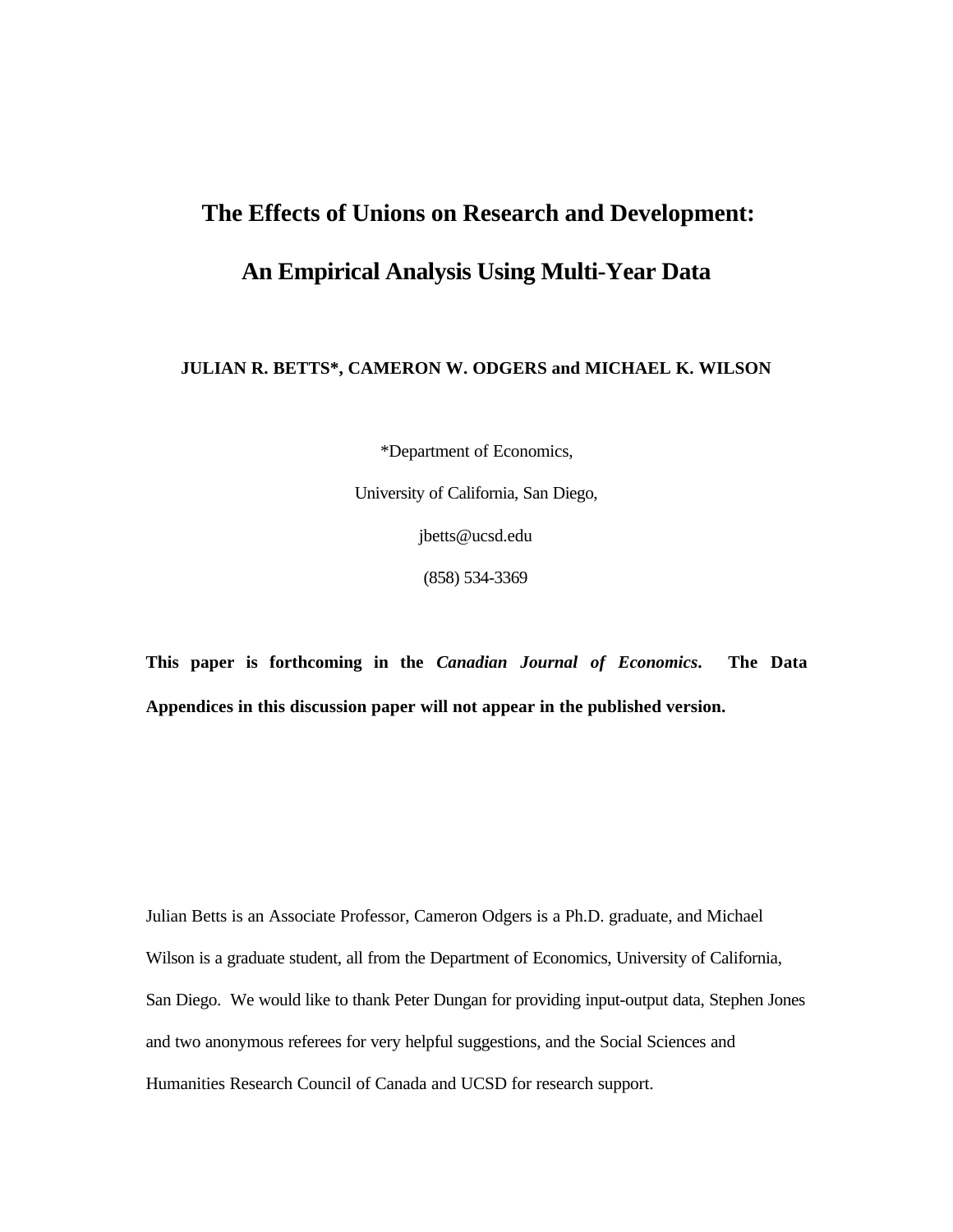#### **ABSTRACT**

The paper tests for a link between unionization and research and development rates (research and development expenditures divided by output) in thirteen aggregate Canadian industries. A balanced panel of thirteen industries covering 1968 to 1986 reveals a negative relationship between industry unionization rates and research and development. The results hold when using a number of techniques to control for unobserved industry heterogeneity and non-linear responses to unionization. In an industry that moves from the  $25<sup>th</sup>$  to the  $75<sup>th</sup>$  percentile of unionization, research and development is predicted to fall by about 40%.

JEL Classification: J51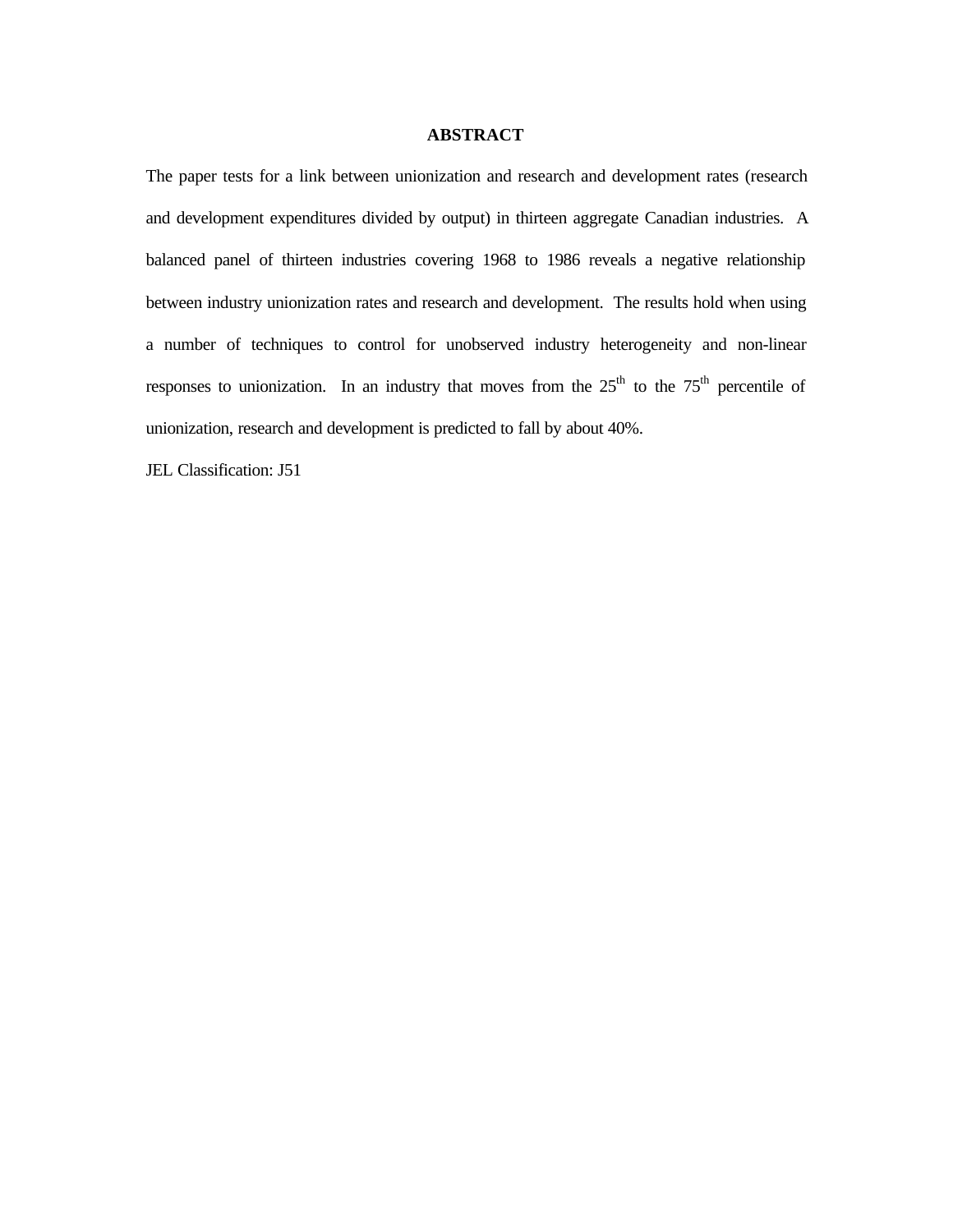#### **1. INTRODUCTION**

Research and development (R&D) is a major contributor to future economic growth. It is therefore important to understand how the economic milieu in which firms operate influences their investment in research. If the presence of unions affects firms' incentive to invest, the decision by a group of workers to unionize could have long-lasting effects on the economy. This paper examines the relationship between the level of industry unionization and industry research and development (R&D) investment in Canada for the period 1968-1986. This is an interesting empirical issue because the theoretical impact of unions on investment is uncertain.

There are two competing models for union effects on investment. The traditional on-thedemand-curve model treats the union wage increase as a tax on labor. Due to opposing scale and substitution effects, the net effect of the union tax on investment is uncertain. In contrast, the union rent-seeking model (e.g., Hirsch 1991) suggests that labor unions will reduce investment below that of a similar firm with a nonunion labor force. In this model, unions capture some of the firm's quasi-rents from capital (tangible or intangible).<sup>1</sup> This behavior reduces firms' incentive to invest.

This paper is the first of which we are aware on the link between R&D investment and unionization in Canadian industry. Most of the evidence to date has examined American data. It is of interest to study this question in a Canadian context for a number of reasons. First, as Riddell (1993) shows, the levels of private sector unionization in Canada and the United States have diverged considerably. Private sector union density has declined in both countries, but the decline in the United States has been much larger. A second advantage of studying this question in a Canadian context is that the data on unionization are unusually good. Under the requirements of the Corporations and Labour Unions Returns Act, unions file detailed reports of membership to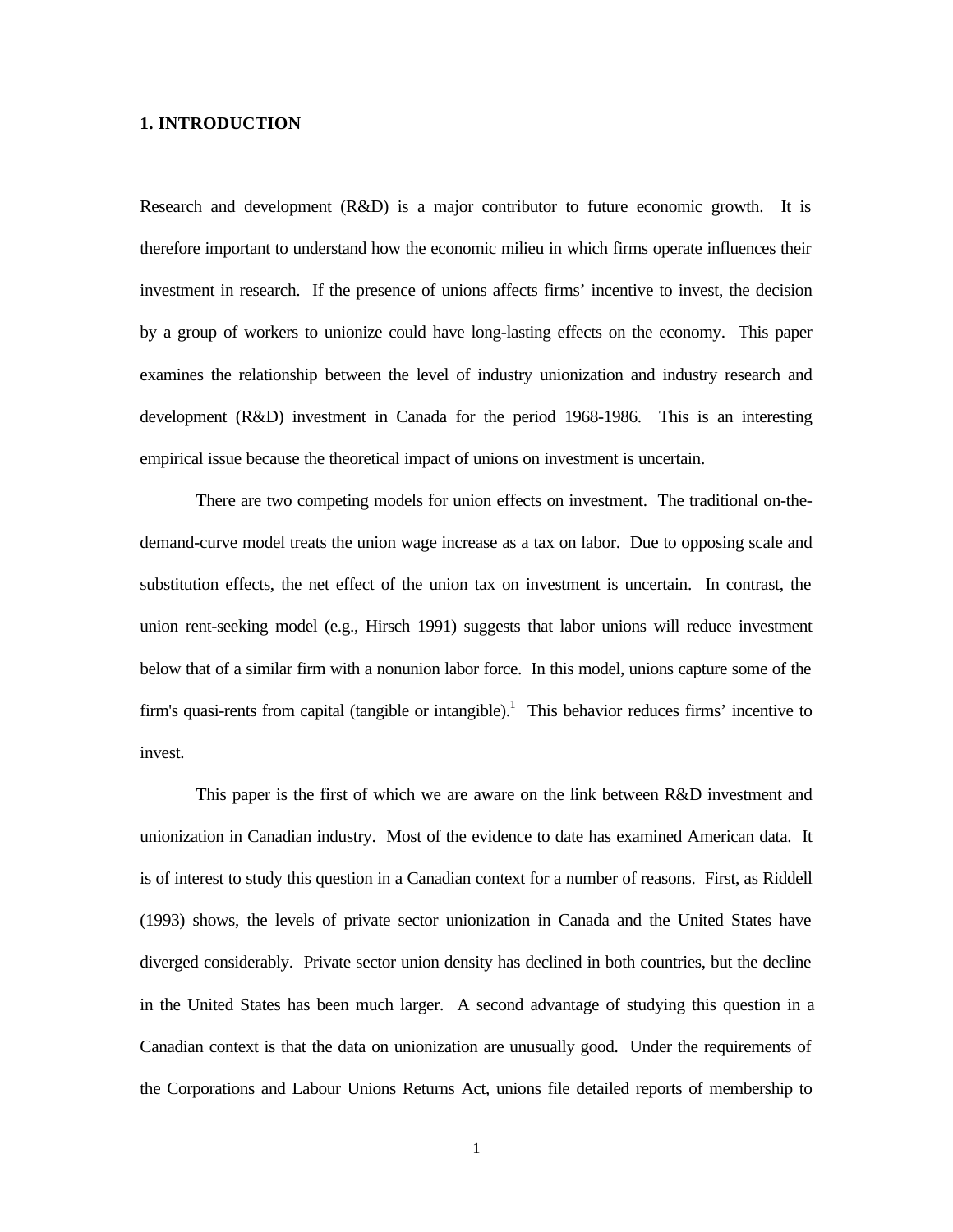the government on an annual basis. In contrast, most American research to date has used detailed firm data matched to a single observation of unionization at a point in time. By using Canadian data, errors resulting from measurement error on the union variable or inappropriate specification resulting from panel estimation on a single union observation are reduced.

#### **2. THEORETICAL MODEL AND LITERATURE REVIEW**

Baldwin (1983), Crawford (1988), Grout (1984) and Van der Ploeg (1987) show that under shortterm contracting a firm's quasi-rents are vulnerable to capture by unions through the threat of strike. Because part of the competitive return is captured by unions, firms will reduce investment in both physical and R&D capital. $^{2}$ 

Unions are able to capture quasi-rents accruing to physical capital because these assets are difficult to move. Once physical capital is in place, the firm cannot costlessly resell or move such capital. If local labor market conditions do not permit the substitution of non-union labor during a strike, then the inability to sell or move installed physical capital provides an incentive for the firm to share some of the quasi-rents that comprise part of the normal competitive return to capital investment. The result is a lower level of investment than would be undertaken by a similar non-union firm.

R&D investment might be immune to such union rent seeking. Production processes or new products can be licensed to other firms, eliminating the union's ability, through the threat of strike, to appropriate quasi-rents accruing from R&D investment. However, there are several factors which reduce the ability of firms to avoid rent-sharing with unions through licensing. New production processes may only be of value to the discovering firm. If the production techniques of two firms are substantially different, an improvement in one sub-process may have no value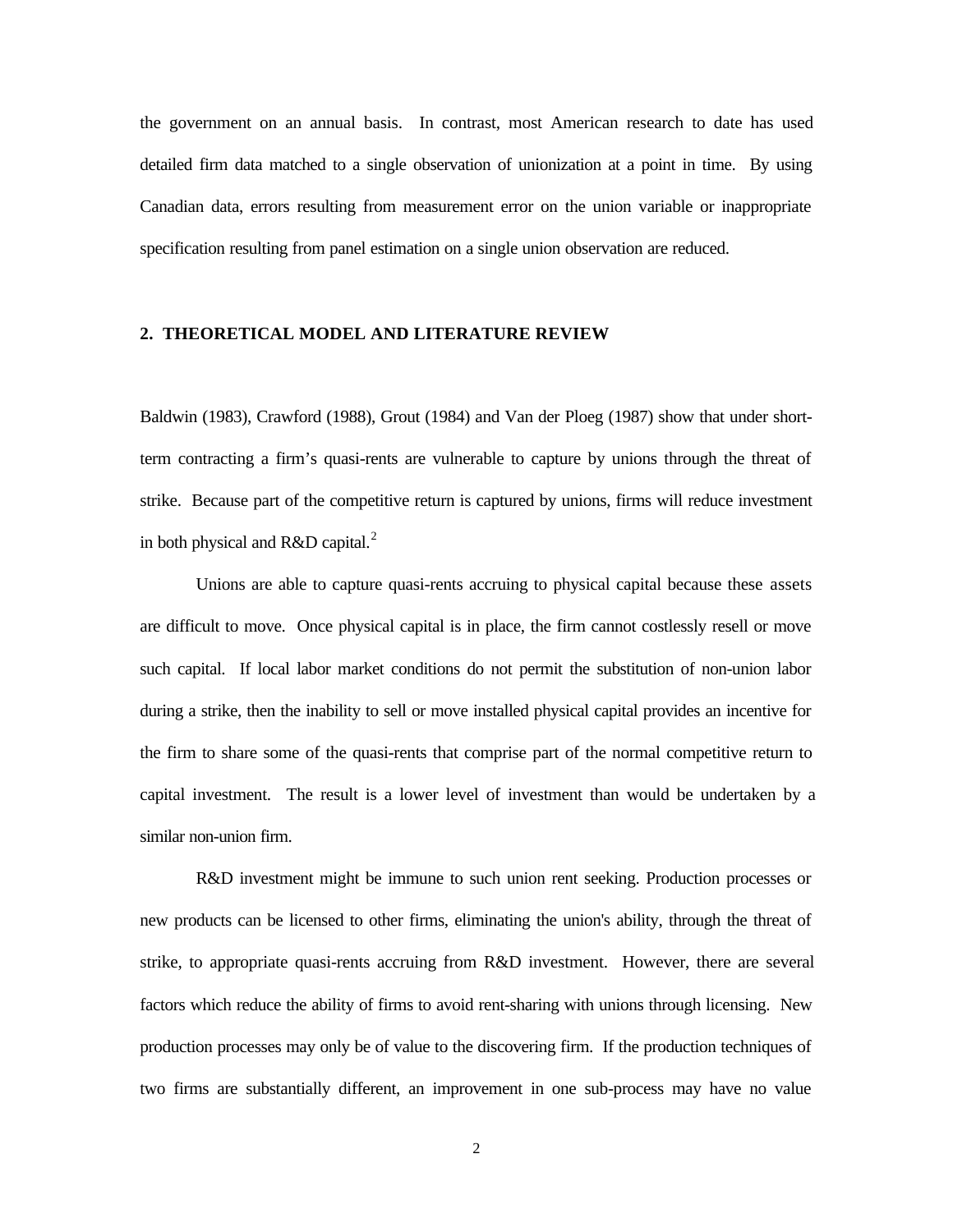outside a firm. New product development may not be transferable either. In the automobile industry the "Big Three" automobile manufacturers do not generally license new car designs from competitors. This may be the result of difficulties in coordinating plant tooling with new car design across firms. This effect would be exacerbated by short product life-cycles. Additionally, licensing agreements may be costly to monitor, thereby reducing the return to R&D investment. A final factor mitigating a firm's ability to license proprietary technology is current patent law. When a firm patents an invention, a substantial amount of proprietary information becomes public. Other firms may be able to use such information to develop similar products or processes which vary sufficiently so that they do not violate the patent but provide substantially the same economic benefits.<sup>3</sup> All of the above factors may decrease a firm's ability to use licensing to protect R&D revenues from unions, and so these factors may increase a firm's willingness to share quasi-rents from R&D investment with its unions. The result would be the same as for physical capital. Firms would eliminate R&D expenditures that a similar nonunion firm would be willing to undertake.

There are several empirical studies of the union impact on R&D investment in the United States. Connolly, Hirsch and Hirschey (1986) use a cross-section of 367 Fortune 500 firms for the year 1977 which matches three digit industry union data to firm level investment data. An increase in unionization from 0 to their sample average of 39.1% is predicted to reduce research and development (R&D) divided by sales by about  $32\%$ .<sup>4</sup> In firm-level analysis of 315 firms, Hirsch (1990) matches firm investment and other firm and industry data including industry dummies covering the period 1970 to 1980 to union data for 1972. He finds an 11 percent reduction in R&D investment for the typical unionized manufacturing firm. Hirsch (1992) uses a larger sample and an updated unionization measure based on a survey he conducted and finds the total union effect on R&D spending to be -27.1%.<sup>5</sup> In an interesting paper which examines the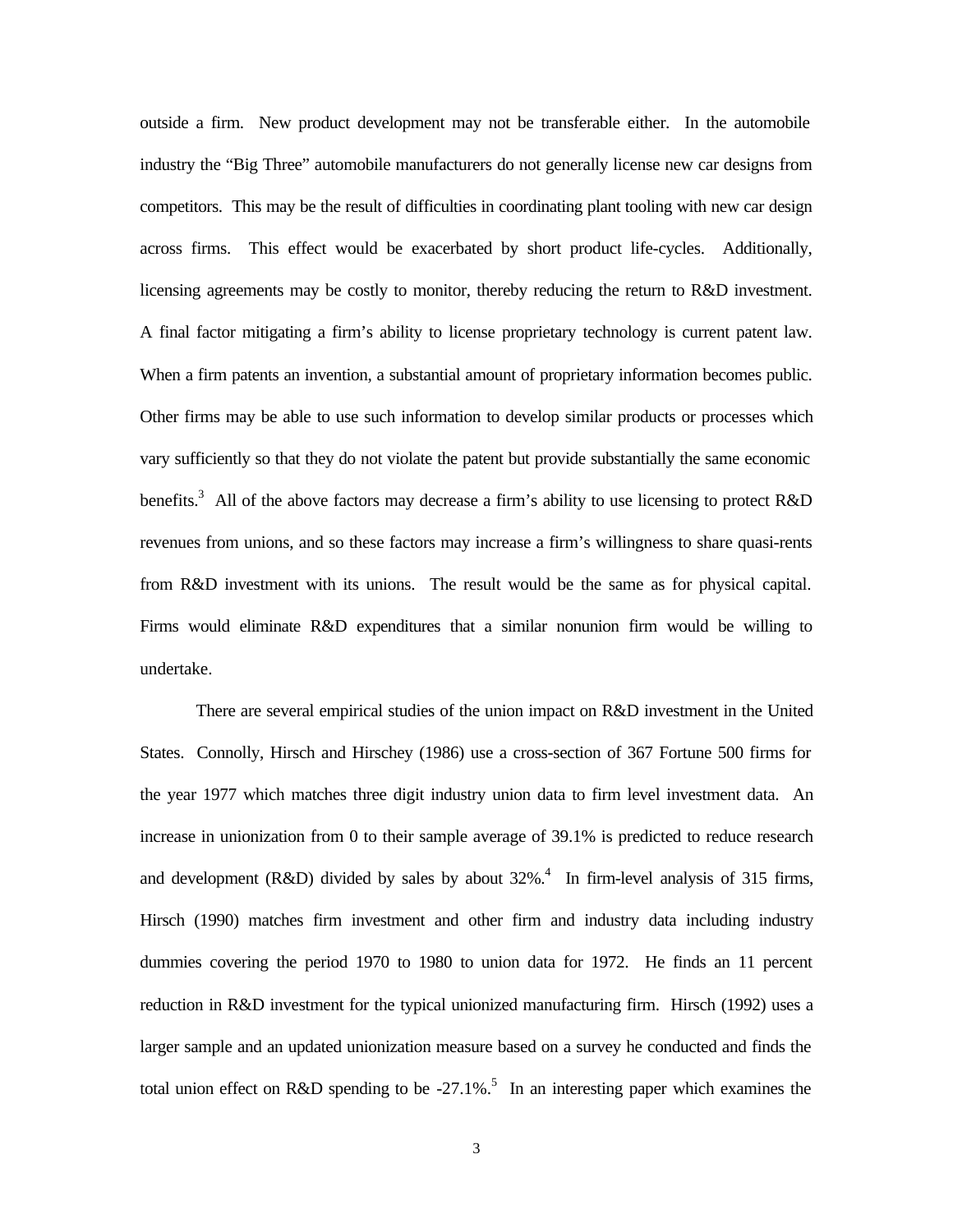effects of measurement error in the union coverage variable, Bronars, Deere, and Tracy (1994) find that a 10% increase in the unionization rate reduces R&D investment in manufacturing by about 3.5-5%, so that at a level of overall unionization of 33.3%, as reported in Hirsch (1992), overall R&D would be reduced by 12-17%; however, the coefficient on the union variable becomes insignificant and changes sign when a firm-level first-difference model is estimated. The authors find weaker evidence of a significant negative impact of unions on R&D outside of manufacturing.

Addison and Wagner (1994) find a positive cross-sectional correlation between unionization and R&D in the United Kingdom, but the correlation disappears after controlling for German R&D, leading them to conclude that the effect is not causal. Similarly, Menezes-Filho, Ulph and Van Reenen (1998) find little correlation between R&D and unionization in the U.K., either in a cross section or in a panel of firms, after controlling for the age of the firm and traits of the industry. They find that Hirsch's American data-set is robust to their change in specification, leading them to conclude that British unions may differ in their objectives from their American counterparts, perhaps by stressing job security over wage hikes, thereby obviating the implicit union tax on R&D.

The largest limitation of most of these papers is the mainly cross-sectional nature of their identification strategies. Hirsch (1990,1992) estimate panels with a single observation on unionization, whereas, Bronars, Deere, and Tracy (1994) have multi-year union data, but most of their regression analysis is done on sample averages for each variable. The change in results when using a firm-level first difference between means in 1975-78 and 1979-82 raises questions about the robustness of the overall relationship between unionization and R&D. This issue might be resolved by using a panel with multi-year data on unionization.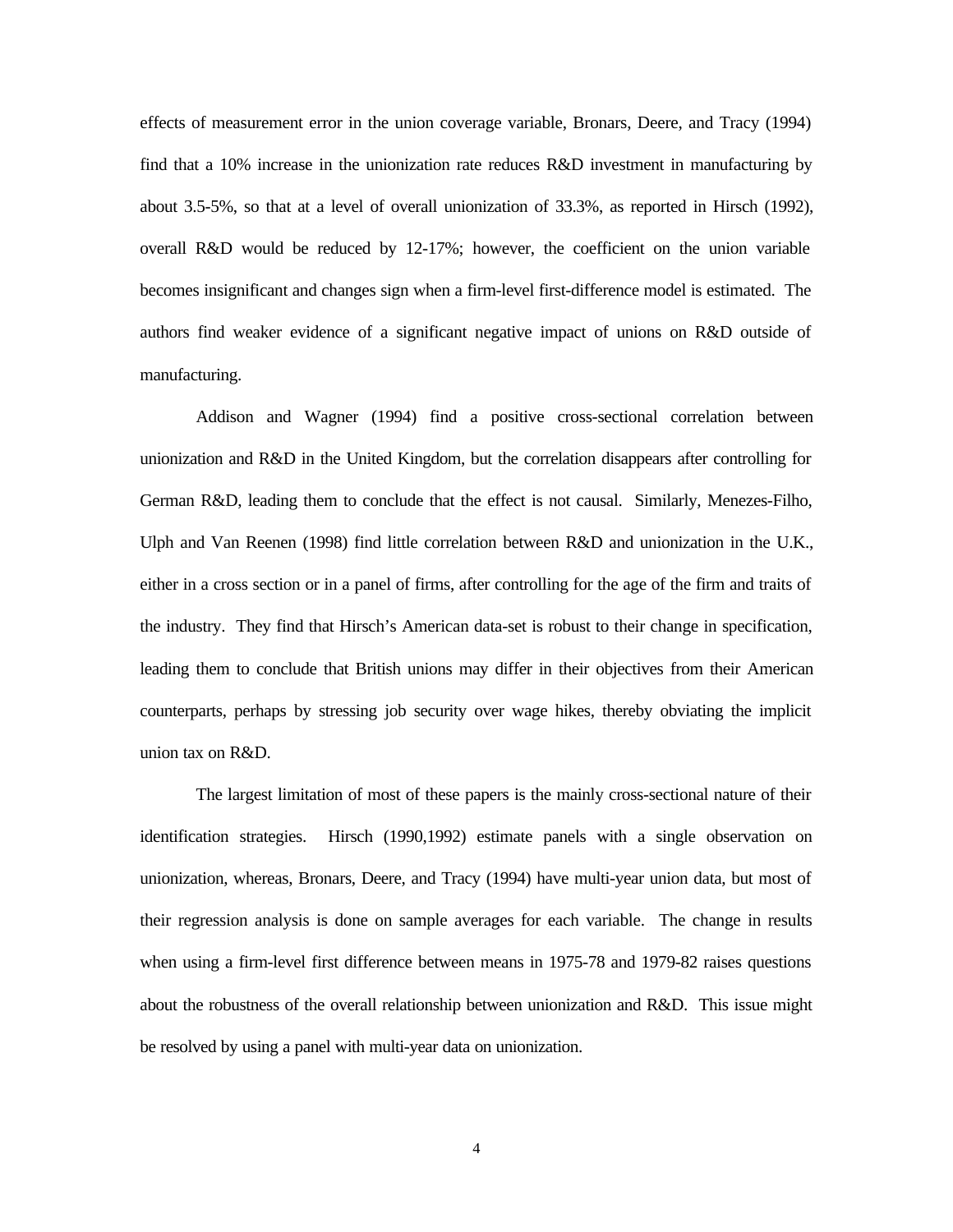#### **3. DATA AND EMPIRICAL SPECIFICATION**

The data set contains observations for 13 Canadian manufacturing and natural resource industries on profits, taxation, R&D expenditures, employment, industry concentration, union membership, imports, and exports. The final data set is a balanced panel containing 247 industry/year observations for the period 1968 through 1986. Table 1 lists the industries used. <sup>6</sup>

Union data were provided by Statistics Canada (various years) based on information submitted annually under the Corporations and Labour Unions Returns Act. Data on industry imports, exports, final sales, and employment were computed from the University of Toronto input-output matrix. R&D expenditure data were provided by the Services, Science and Technology Division of Statistics Canada. Detailed data descriptions appear in the two appendices.

This longitudinal industry-level data-set confers both advantages and disadvantages relative to earlier work with U.S. data. The obvious disadvantage is that it cannot control for changes in the composition of each industry. In particular, a pattern of falling unionization and rising R&D investment in an industry may reflect the entry of new non-unionized firms into highly unionized industries. But if such a process occurs, then industry level data might be the more appropriate data for estimating the *overall* impact of unionization on an industry (and hence on the economy): whereas a firm-level study might indicate that unionization dramatically reduces investment, if entry barriers into the industry are low, then this estimate would overstate the impact of unionization on investment in the industry as a whole.

A second advantage of using industry-level data is that a firm-level analysis may *understate* the overall impact of unionization on investment. If non-unionized firms observe certification of a union at another firm in the industry, they may feel compelled to increase wages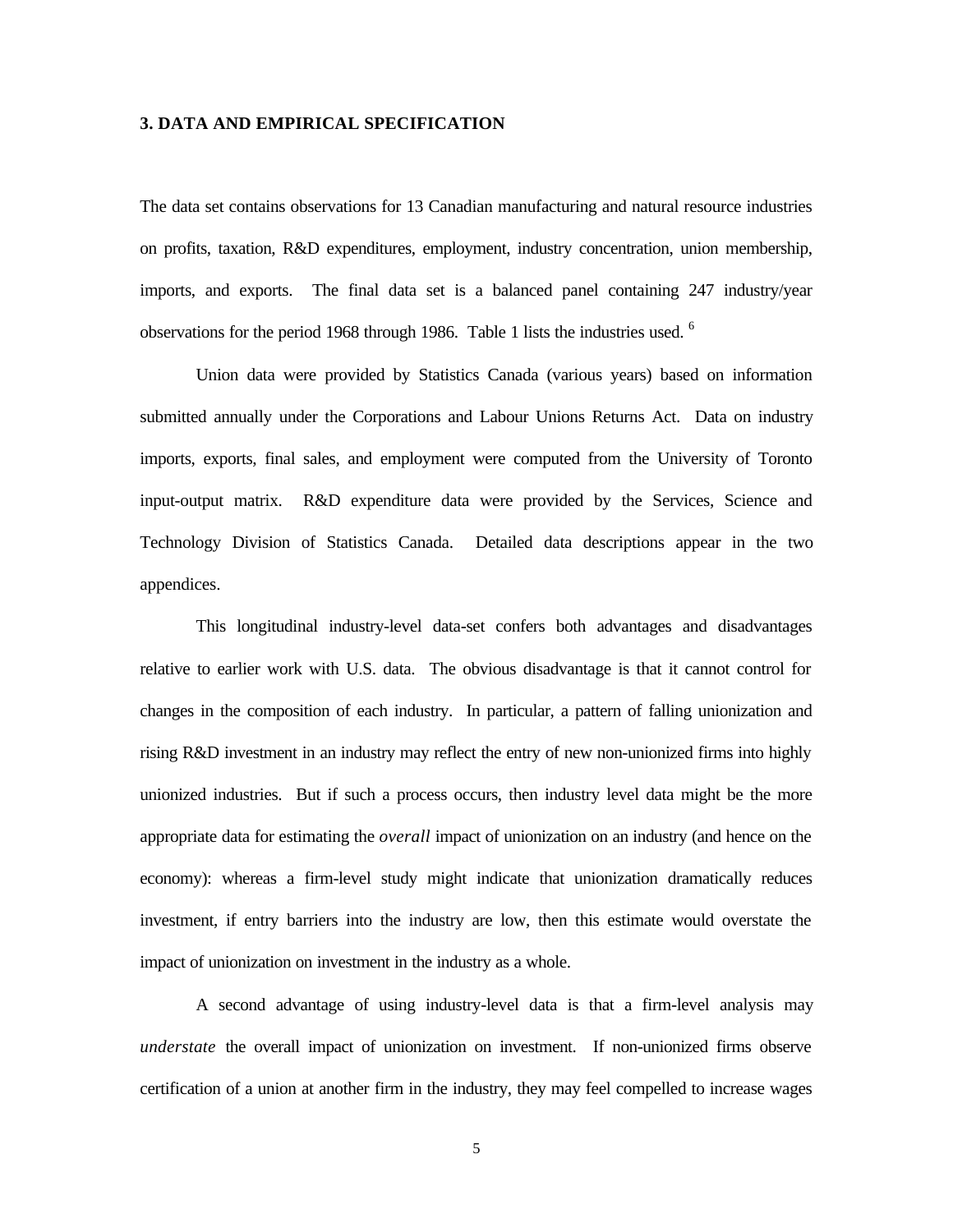in order to prevent their own workers from unionizing (Rosen, 1969). Consequently, investment may fall even at non-union firms. Indeed, a recent paper by Bronars and Deere (1994) finds that petitions to certify a union at a given firm have a significantly negative impact on the stock market value of both that firm *and of other firms* in the industry. If such union threat effects exist, the use of industry-level data will capture the overall true impact of unionization on an industry, while firm-level data will understate the impact. These two sources of bias, from firm entry and exit and from spillovers caused by the union threat effect, work in opposite directions in firm-level studies, so the direction of any net bias remains uncertain.

A third advantage of the present data-set is that it contains highly accurate measures of unionization, which must be reported to the Canadian government by law.

A fourth advantage of the data-set is that it contains annual observations on the level of unionization in each industry. In the United States, one could construct a time series on unionization by industry using Current Population Survey data, but unlike the data in the present paper such data are based on a sample rather than a census. To the best of our knowledge, only one American study uses a long time series on unionization. As discussed above, Bronars, Deere and Tracy (1994) obtain somewhat imprecise results when they fully utilize the time-series aspects of their unionization data.<sup>7</sup>

#### *3.1 Empirical Specification*

A baseline specification uses ordinary least squares (OLS) regression of real R&D expenditures normalized by real Gross Domestic Product (GDP) on various control variables including industry union density:

$$
I_{it} = \Sigma \beta_i X_{jit} + \psi \cdot UN_{it} + e_{it}
$$

(1)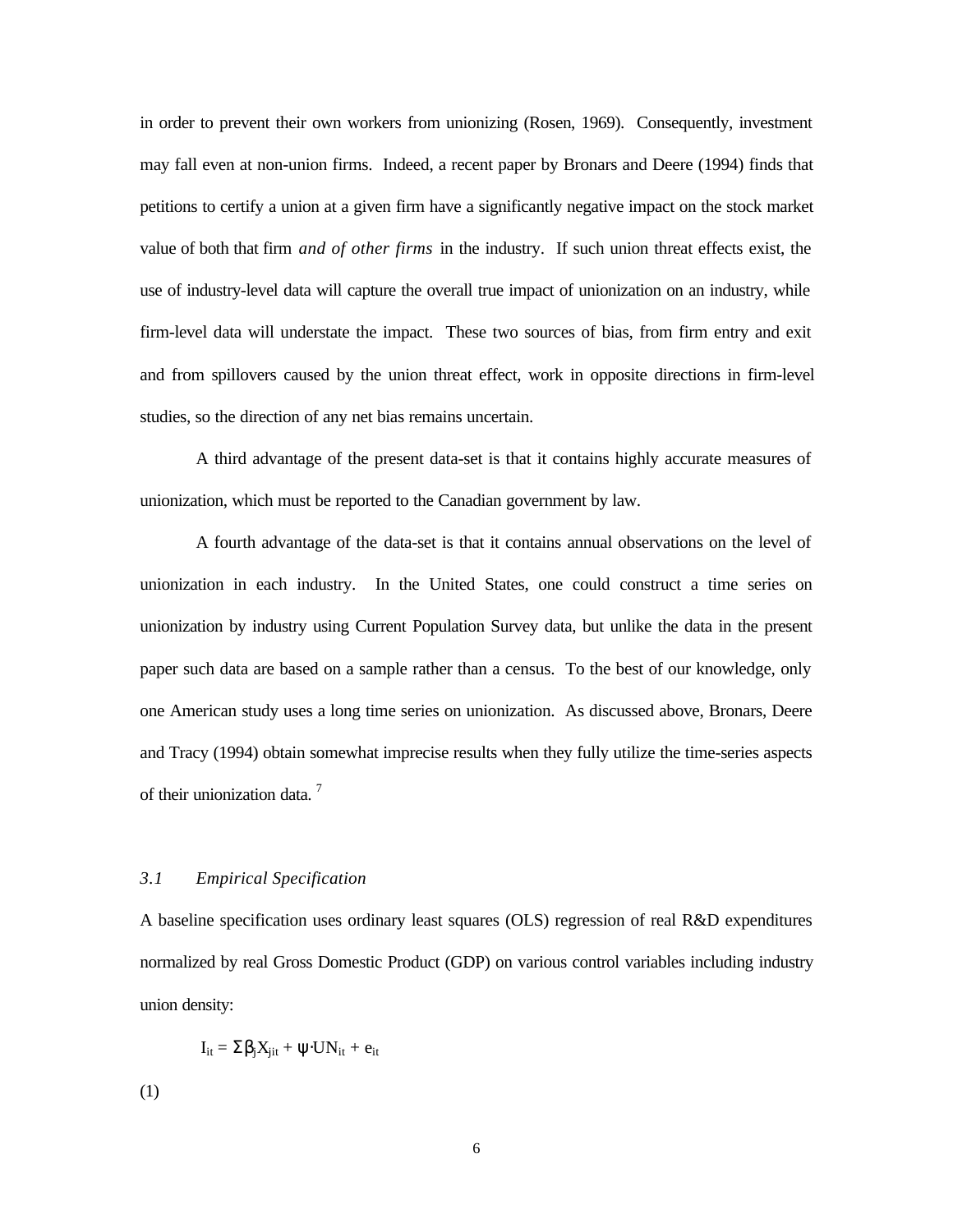where  $I_{it}$  is real R&D expenditures for industry i in time t divided by real industry GDP.<sup>8</sup> In the specifications examined in this paper, the vector  $\mathbf{X}_{it}$  contains observations of industry characteristics thought to affect R&D expenditures including measures for import share of domestic market, industry concentration (Herfindahl index), industry growth rates in real GDP over 4 years, expressed as a proportion, and profit rates.  $9\text{ }$  The union variable UN<sub>it</sub> is the union participation rate obtained by dividing industry union membership by industry employment. The coefficients to be estimated are  $\beta_i$  and  $\psi$ . Note that R&D investment is reported as a rate (i.e., it is obtained by dividing industry R&D expenditures by industry GDP) since many of the regressors such as import shares and unionization are themselves proportional variables.

Most of the studies cited above, as well as others, find that in many cases unions have larger marginal effects on profits and investment at low levels of unionization. If these nonlinear effects are not modeled, the coefficient on the union participation rate variable will be biased. For this reason, in addition to estimating a model where union rates enter linearly, we also estimate a union rate spline specification.

There are two possible explanations for these nonlinear effects. First, if a firm in an industry becomes unionized, other firms in an industry may increase wages to prevent their workers from unionizing (Rosen, 1969). This would tend to amplify the impact of union organizing at low rates of industry unionization. Once an industry becomes significantly unionized, many of the non-union firms behave as if they were unionized. Hence union organizing of the last nonunion firms should have small marginal effects. Another factor affecting the marginal impact of unionization is the potential for imperfect substitutability between different types of labor in the production process. Suppose there are two types of labor (such as administrative and production workers). If administrative employees cannot be easily substituted for production workers, then production workers can shut down production. This implies that organizing administrative workers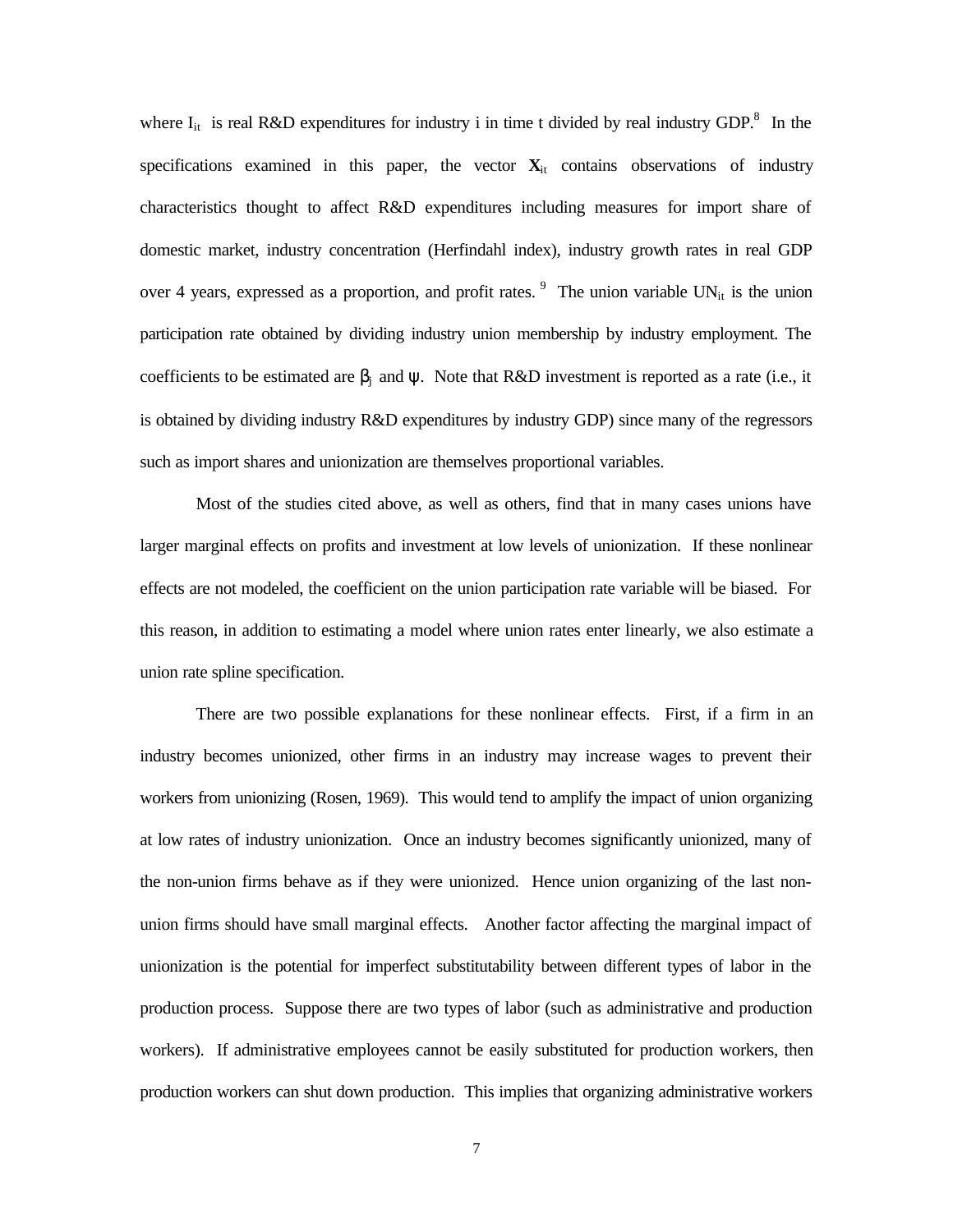does not increase union bargaining power once production workers are organized. The result of further union organizing is competition by the two types of labor over the distribution of quasirents. Again it should be expected that unions would have smaller marginal effects at high rates of industry unionization.

We choose to estimate two basic models. One may be considered a reduced form investment equation, meaning profits were not added as an explanatory variable. Liquidity constraint models indicate that profits, or cash flows in general, may affect investment. But profits likely depend on the rate of unionization. If unionization affects profits, then by including profits as a regressor, the resulting coefficient on the union rate variable will under-estimate the true impact of unionization on R&D expenditure rates. In particular, as found in most of the references cited in the literature review, unions appear to have a negative effect on profits. This would imply that the coefficient on the union variable is biased up (down in absolute value). Since our goal is to analyze the overall effect of unions on investment, our primary model does not include profits as a regressor. However, we also estimate a specification which models R&D as a function of the previous year's profit rate.

#### **4. RESULTS**

A preliminary analysis is conducted in Table 1 with individual industry regressions. We regress R&D expenditure rates on a constant and the unionization variable. It can be seen that ten of the estimated coefficients on the unionization rate are negative. The negative effect of unionization appears to be particularly strong and significant in three industries while a large positive and significant effect can only be found in one industry (chemicals).

#### INSERT TABLE 1 ABOUT HERE

8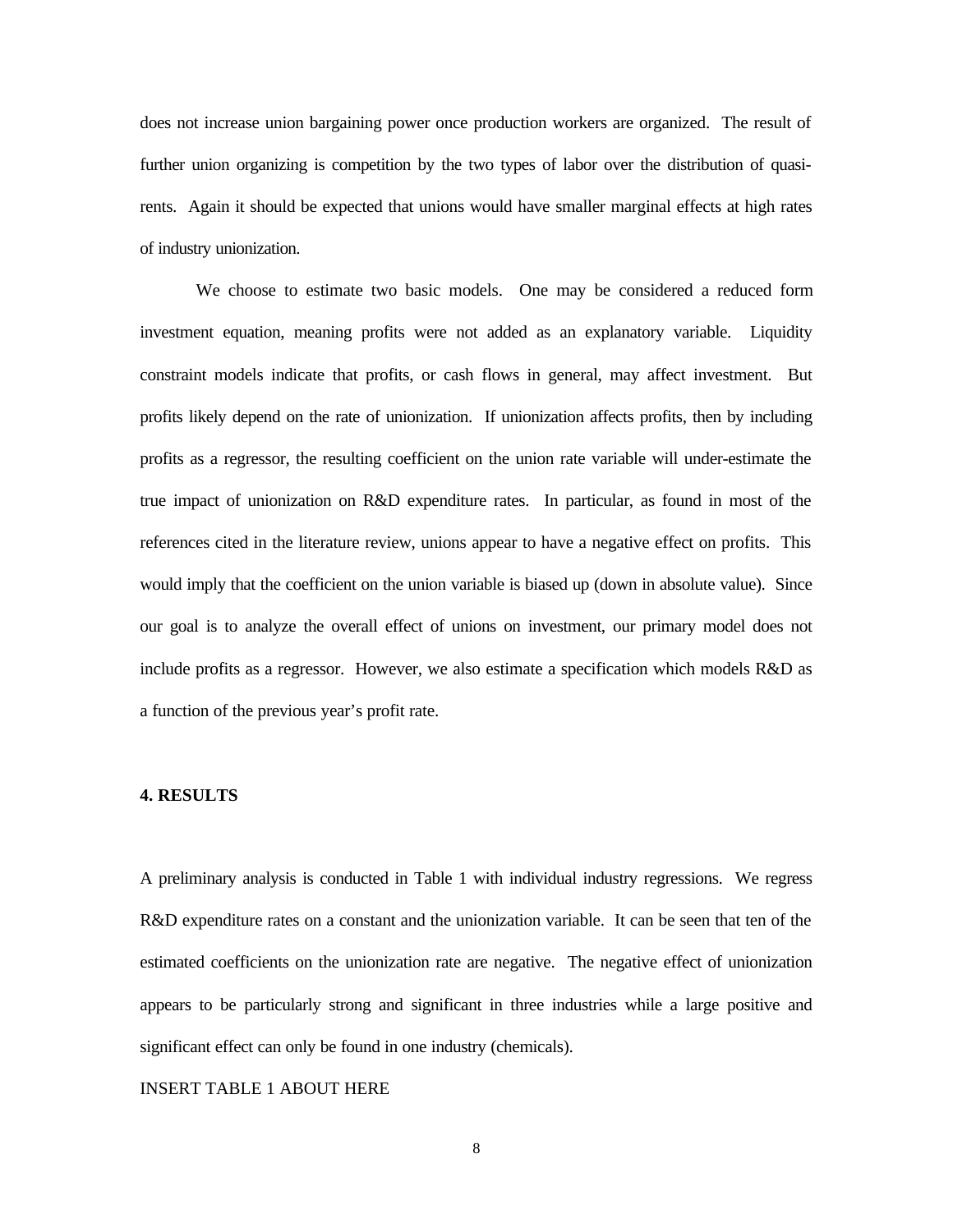Five figures provide insights into the data. Figure 1 provides plots of all observations in the sample for the unionization rate and R&D expenditure rate. The figure suggests a negative relationship between expenditure rates and unionization rates. The points with the highest R&D expenditure rates are from the electrical products and petroleum and coal products industries.<sup>10</sup> Figure 2 shows 13 observations that correspond to the within-industry changes in the unionization rate and R&D expenditure rates over the span of the sample. The vertical axis indicates the change in R&D expenditure rates from 1968 to 1986, and the horizontal axis shows the corresponding change in the unionization rate. Again the electrical products industry is prominent as the point in the north-west corner. The effects of the electrical products industry on the ensuing econometric analysis will be analyzed more extensively later in this section.

#### INSERT FIGURES 1&2 ABOUT HERE

In order to probe the time-series aspects of the data, Figure 3 shows the mean R&D and union rates by year, with the former multiplied by 20 to enable both trends to appear clearly on the graph. It appears that on average unionization rates began to decline in 1973. R&D rates have been much more volatile. They began to increase fairly steadily beginning in 1976. The correlation between the two variables, averaged by industry, is –0.68. Re-analysis using means by year that were weighted by industry GDP, in Figure 4, shows a slightly stronger negative relation between R&D and unionization. With weighted data, the correlation between the two series becomes more negative, falling to –0.73. While these figures suggests a negative relation between R&D and unionization, especially after the mid-1970's, it is important to bear in mind that these averages hide a tremendous amount of inter-industry variation in trends, as implied by Figure 2.

#### INSERT FIGURES 3&4 ABOUT HERE

9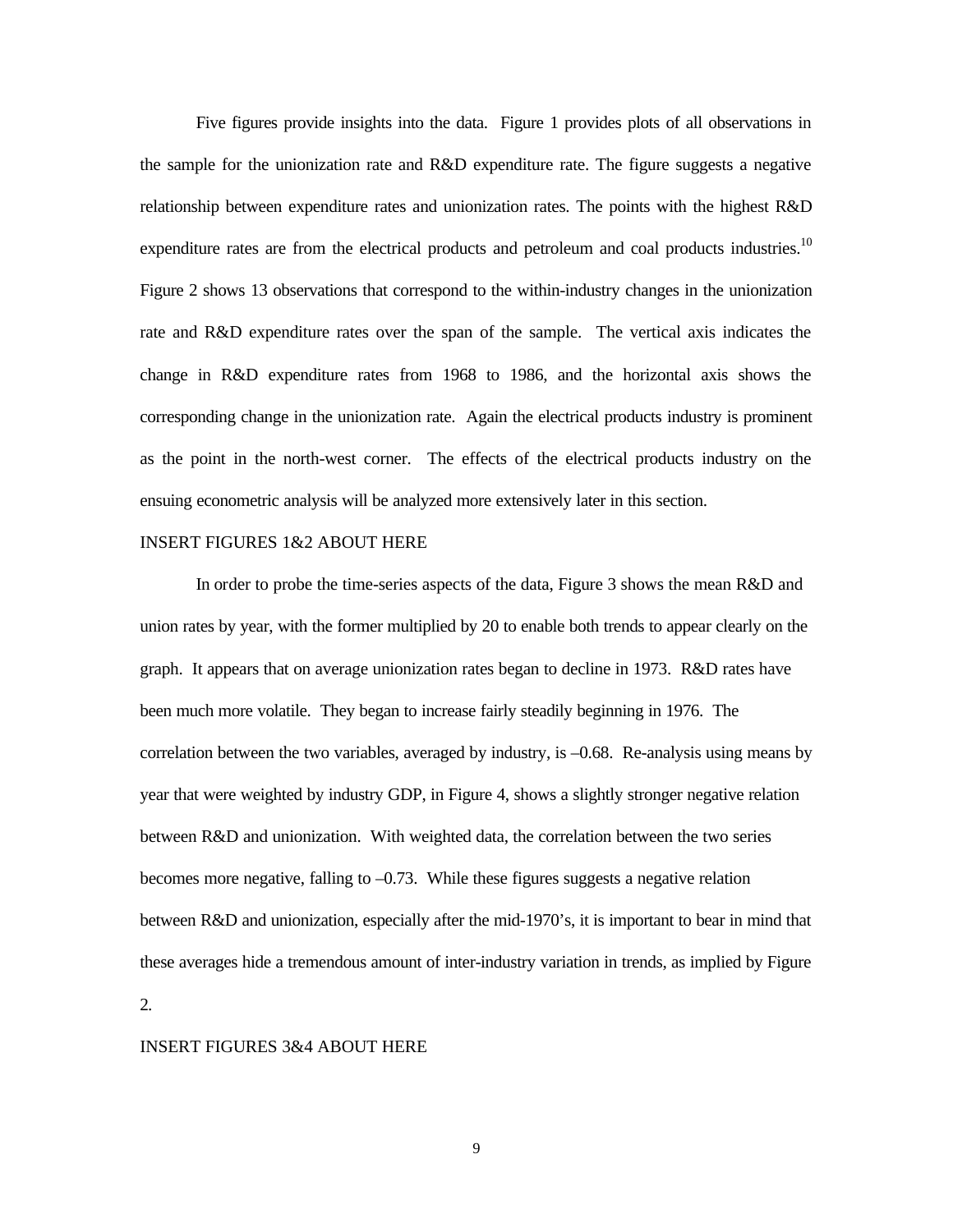Finally, Figure 5 plots trends in the numerator and denominator of the R&D and union rates. (R&D spending is normalized by GDP and union membership is normalized by employment.) It is useful to examine trends in the four underlying variables to ensure that most of the variation in the R&D rate and union rate comes from the respective numerators – real R&D spending and union membership. Figure 5 makes clear that this is the case. R&D has risen steadily since the mid 1970's, while average GDP in these industries has grown far more slowly. However, it is worth noting that some of the decline in the R&D rate before that time, as shown in Figure 3, derives from quite steady R&D spending combined with rising GDP. As for the union rate, Figure 5 suggests that union membership has been considerably more volatile than overall employment in the industries under study. For instance, most of the decline in the union rate between the late 1970's and 1986 comes from an absolute decline in union membership, given that overall employment in these industries stagnated during the same period.  $11$  We conclude that changes in R&D and unionization have trended in the opposite direction over time, that the strongest correlation appears after 1975, and that variations in R&D spending and union membership have been the driving forces behind trends in the respective rates. However, Figure 1 makes clear that trends in R&D and unionization have varied substantially across industries, thus meriting a formal analysis by industry over time.

#### INSERT FIGURE 5 ABOUT HERE

The main regression results are presented in Table 2. In order to control for unobserved industry effects, the OLS regression uses fixed effects for each industry. Fixed effects results are presented because a test of the joint significance of the industry intercepts (P-Val Pool vs FE) implies pooled OLS is rejected in favor of fixed effects at a significance level of 0.000 (that is, < 0.0005). The constant is equivalent to the industry intercept for the industry without a dummy variable. The inclusion of these fixed effects is useful given the aforementioned British evidence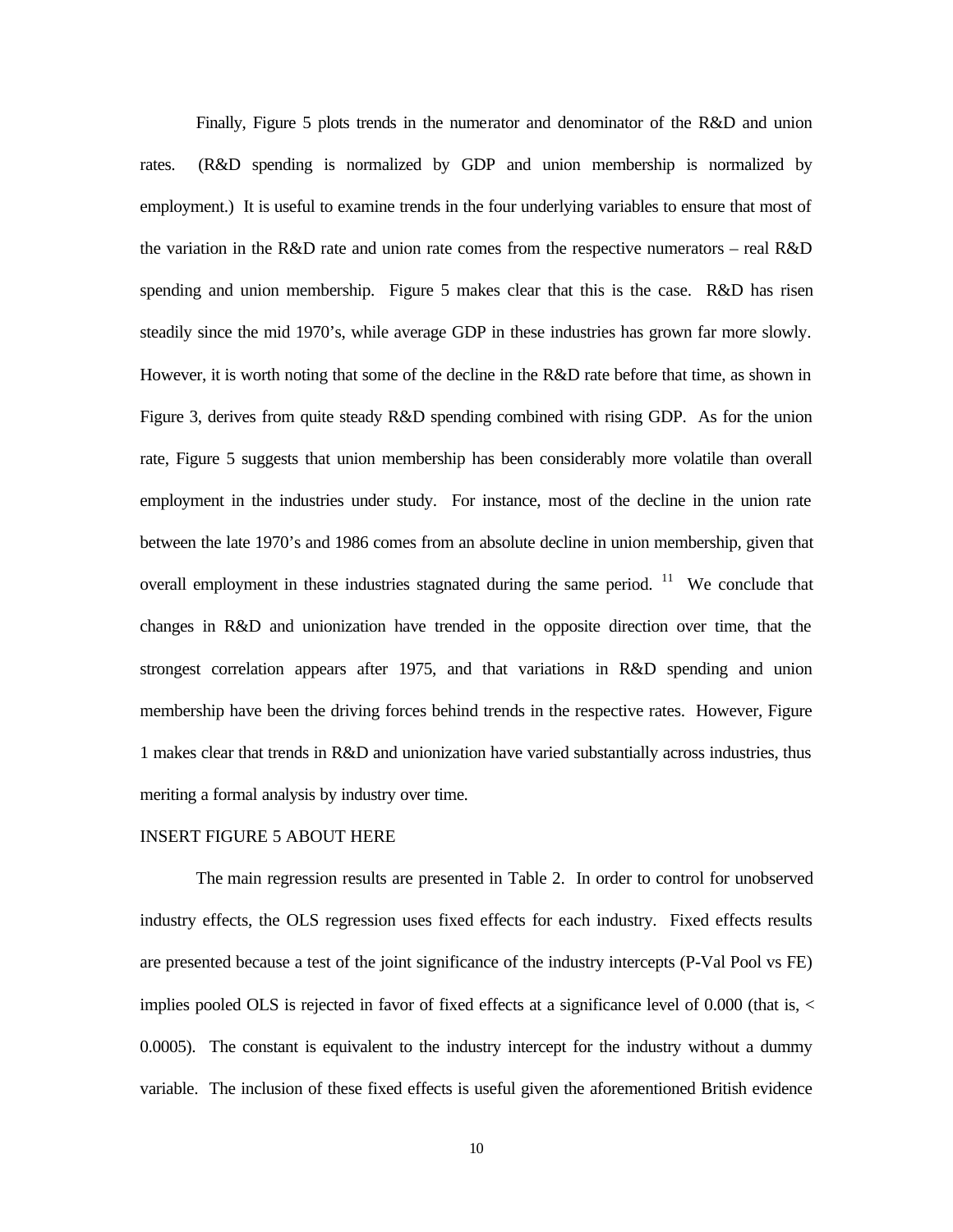that some of the link between unionization and R&D in Britain appears to be caused by industryspecific unobserved effects.

Furthermore, the estimates are robust to heteroskedasticity as White standard errors are employed. The values in parentheses are the t-statistics corresponding to the estimated coefficients. In all of the following tables except for Tables 3 and 4, White standard errors will be reported. In practice, the t-statistic on the unionization variable is only little changed when calculated without the heteroskedasticity correction.

Regression (1) regresses R&D expenditure rates on variables thought to affect R&D expenditures. Import Share and Herfindahl were included to control for differences in R&D expenditure rates resulting from different levels of industry competition. Because Canada is a small open economy, Import Share may be the superior measure of competition within an industry. The four year industry growth rate (Growth4) is included to control for the effects of long-term industry growth on R&D expenditure rates. The results show that Import Share and the Union Rate are the two most important predictors of R&D investment rates, which have highly positive and negative coefficients respectively.

In the remaining columns of Table 2, alternative specifications are estimated that include profits and/or a time trend. Inclusion of a time trend does not appear to materially affect the estimates of the other coefficients, and because its coefficient has only marginal significance, most of the later regressions do not include a time trend. Removing the profit variable increases the magnitude of the estimated union coefficient and the corresponding t-statistic. The larger magnitude of the union effect on R&D rates when profits are removed may be due to a negative union effect on profits and a positive effect of profits on R&D expenditures.<sup>12</sup> If unions discourage spending on R&D in part by reducing firms' profits then the equations which condition on profits pick up only one part of the effect of unions on R&D. For these reasons we think that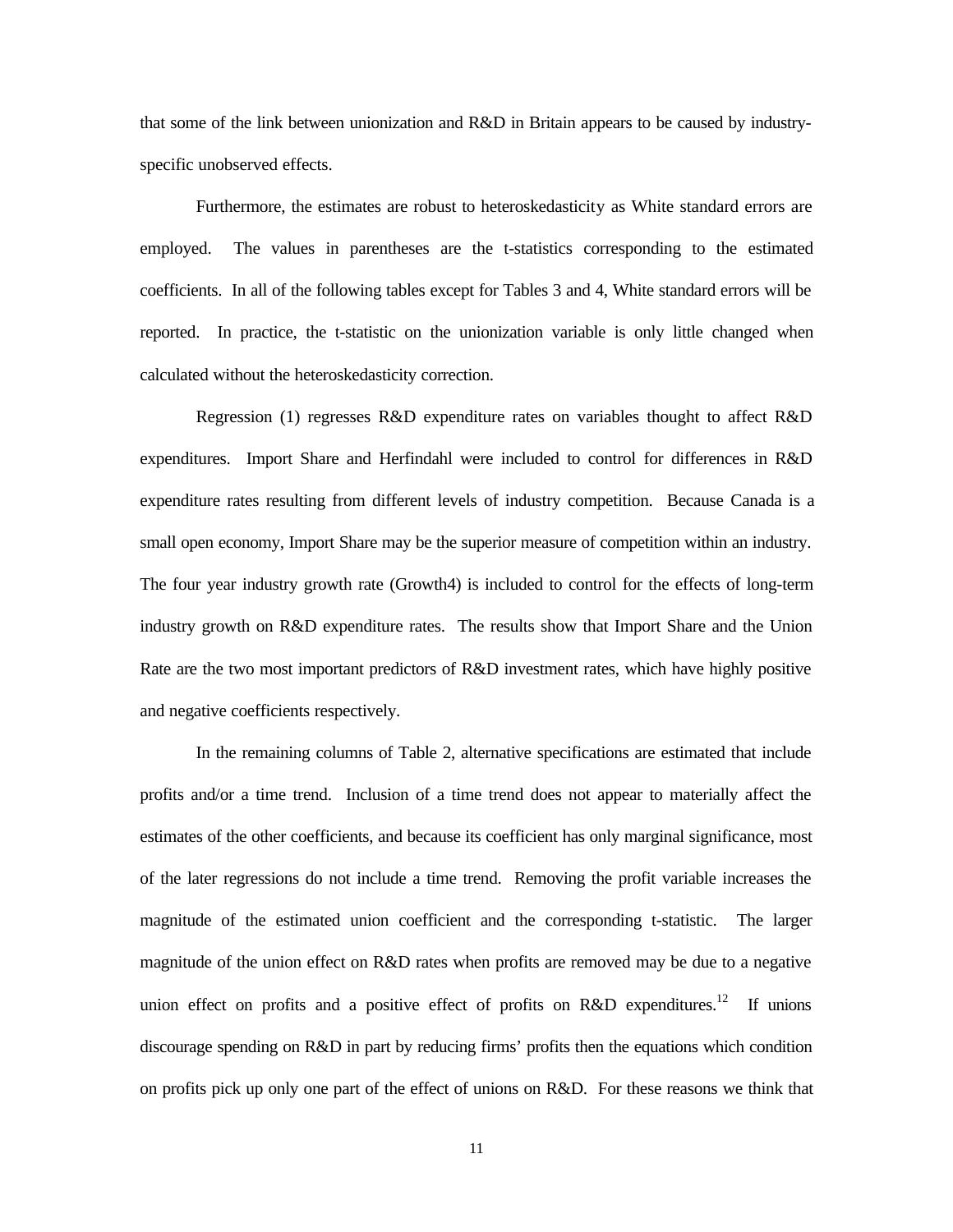the 'reduced form' estimates in the first two columns are the more reliable estimates of the overall impact of unions on R&D.

#### INSERT TABLE 2 ABOUT HERE

The estimated coefficients on the other regressors in Table 2 warrant some analysis. Surprisingly, the coefficient on the four year growth rate is insignificant and negative, suggesting that growth in output is not a major determinant of R&D spending rates. However, Connolly, Hirsch, and Hirschey (1986) obtained similar results. The coefficient on the Herfindahl index is insignificant which should be expected in a relatively small open economy regardless of the expected sign. In such an economy the import share of the domestic market would be a better measure of competitive pressures in manufacturing industries than measures of industry concentration. This view is supported by the results. The positive and significant coefficient on the import share variable indicates that increased competition results in higher R&D expenditure rates.

Some caution is merited by the value of the Durbin-Watson statistic near the bottom of Table 2. This value indicates the possibility of serial correlation of the disturbance term. Although the Durbin-Watson statistic is strictly valid only under homoskedasticity, we re-estimate the tstatistics for models (1) and (3) based on a consistent covariance matrix using the Newey and West (1987) procedure. This procedure simultaneously controls for both heteroskedasticity and autocorrelated errors. We set the number of lags equal to two.<sup>13</sup> By using this method the values of the t-statistics on the union variable are reduced slightly, but unionization remains highly significant (for  $(1)$  and  $(3)$  the values are  $(-2.81)$  and  $(-2.72)$  respectively).

Although pooled OLS was strongly rejected against fixed effects, it is useful to know what the regressions yield without the industry fixed effects. After all, part of the union impact may work through these industry fixed effects. For specification (1), (2), (3), and (4), the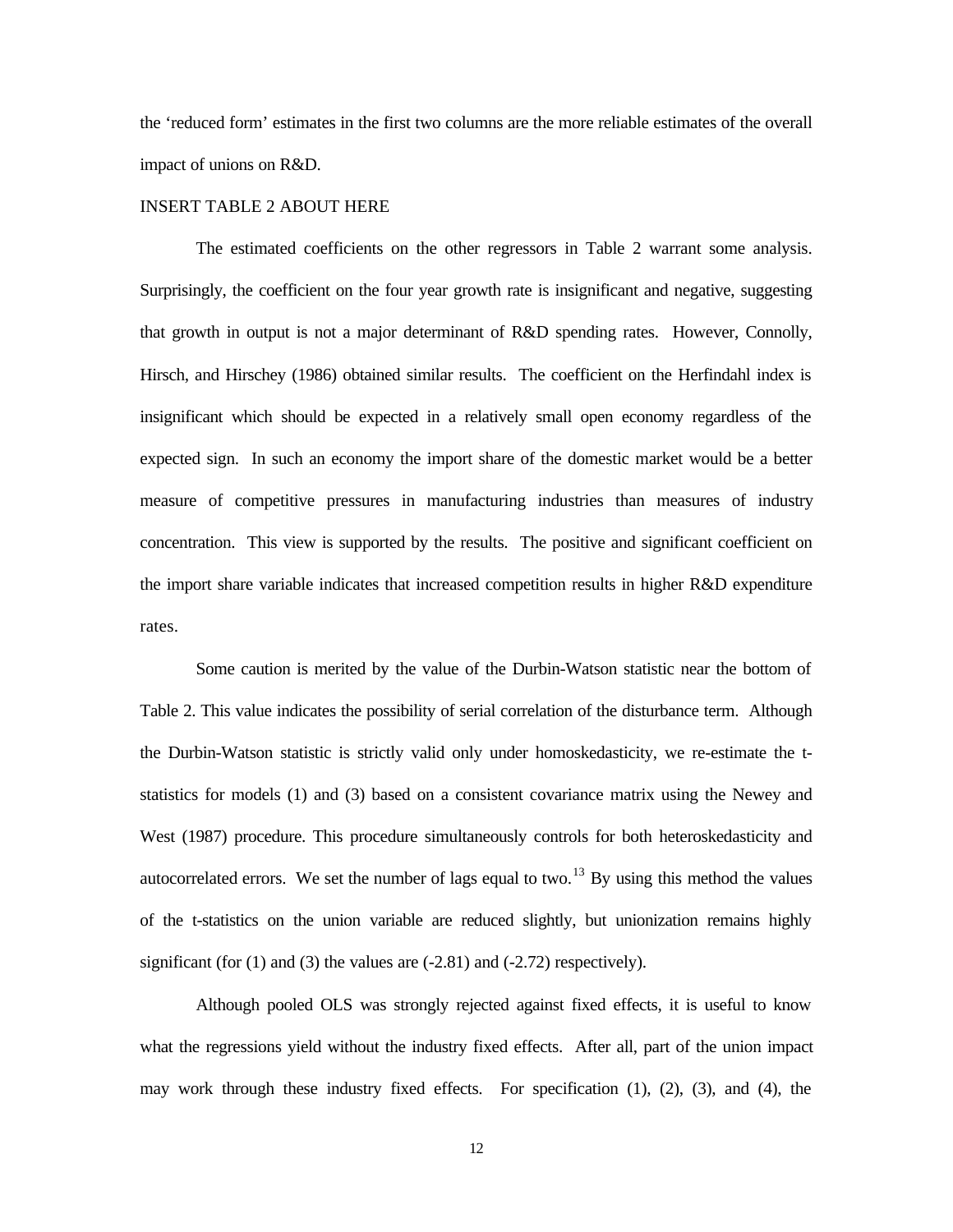coefficient estimates on the unionization rate for pooled OLS (without industry dummies) are - 0.07,-0.07,-0.04,-0.04 respectively. The corresponding t-statistics are -5.98, -6.07, -4.01, and - 4.13. Thus both the level of significance and the estimated effect of unionization are generally higher in the OLS specifications than in the fixed effect models in Table 2. Given that the null of OLS was strongly rejected against fixed effects, we focus on the more conservative fixed effect specifications in the remainder of the paper.

An additional problem with the OLS model is that it ignores the possibility of correlated errors across years within each industry, which can lead to inflation of the t-statistics if not corrected. To handle this issue, Table 3 presents the results from a random effects specification. Random effects estimates can yield more efficient estimates than fixed effects; however, if there is correlation between the random effect and the regressors, the estimated coefficients will be neither unbiased nor consistent. The results of a Hausman test for such correlation are shown near the bottom of Table 3 (P-Val REvsFE). The test indicates that the random effects specification is retained with a p-value of 0.22 or higher. The random effects t-statistics on the union rate are similar to those obtained by fixed effects estimation, but, as expected, smaller than in the OLS estimates. Notably, the coefficients on unionization are uniformly larger in the random effects models than in the fixed effect models.<sup>14</sup>

#### INSERT TABLE 3 ABOUT HERE

While the fixed effect estimates will control fully for unobserved traits of industries that did not change over time, they also remove any impact of unionization that is fixed within each industry over time. The random effect and OLS models do the opposite – they do not control for unobserved traits of industries that are fixed over time, but do allow for inter-industry variations in the mean level of unionization to influence the results. One compromise involves estimating random effect models that control for R&D spending rates in one or more nearby countries.  $15$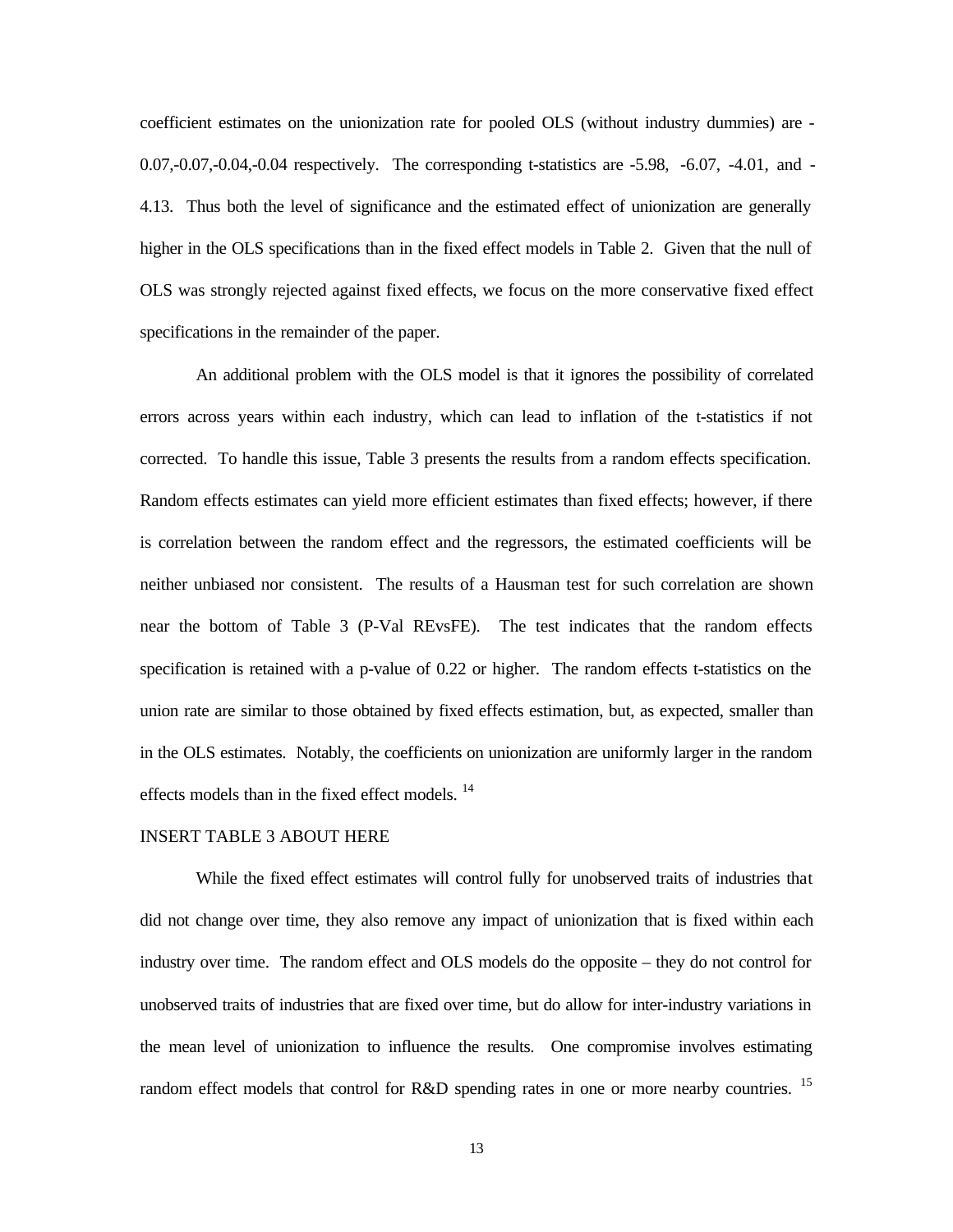Freeman (1992) was the first to suggest this method of controlling for cross-industry determinants of R&D. Addison and Wagner (1994) implement the idea in their model of R&D rates in the United Kingdom by adding German R&D as a control. We adopt a similar approach, repeating the random effect models in Table 3 with American R&D rates as an additional regressor. Because of some inconsistencies between the industry aggregations in the Canadian and American R&D data, we had to drop two industries, "Mining, Quarries, and Oil Wells", and "Nonmetallic Minerals". (Estimation of the earlier models on this restricted sample produced similar results to those in Table 3. For instance, model (1) from Table 3 produced a coefficient and t-statistic on the union rate variable of  $-0.061$  and  $-3.53$  respectively.)

Overall, the correlation between the Canadian and American R&D rates was 0.46. Table 4 presents random effect models identical to those in Table 3 except that the American R&D rate is added as a regressor. The results are surprisingly close to those in Table 3, with slightly higher coefficients on the unionization variable than in Table 3. Even though Canadian and American R&D rates are quite highly positively correlated, other regressors in the models, such as the unionization variable, industry growth, and import share, appear to capture most of the variation in the U.S. R&D measure, which never comes even close to being significant. This finding contrasts with the results of Addison and Wagner, who found that in the U.K. unionization and R&D were *positively* correlated, but after controlling for German R&D intensity, no relation was found. In contrast, we find a consistently negative relation. The robustness of our finding to the addition of controls for American trends in R&D spending increases our confidence that we have found a causal negative relation between unionization rates and R&D spending.

#### INSERT TABLE 4 ABOUT HERE

In the original specification found in Table 2, each industry is given equal weight. We would like to know whether the estimated link changes appreciably if in the fixed effect models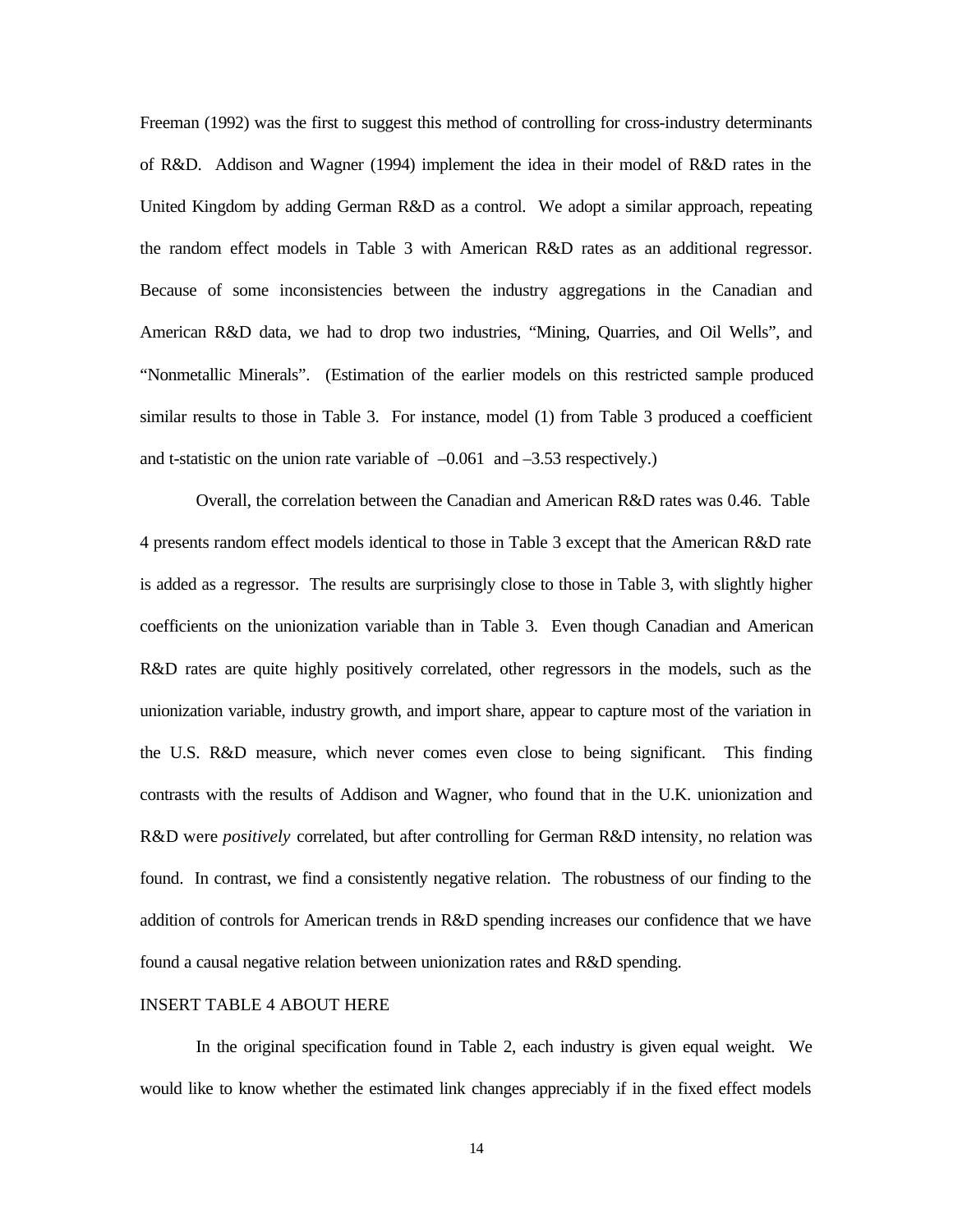we use industry weights. It is important to use weights because it is undesirable to have small industries contributing the same as large industries in the regression results. Table 5 repeats the models of Table 2 using real GDP in each industry for the given year as a regression weight. The table shows quite similar results, with nearly identical levels of significance and coefficients that are lower by about 10-15%. Although the results from the Weighted Least Squares are similar, we prefer not to use industry weights for two reasons. First, the random effect models themselves are weighted regressions because they are estimated using Generalized Least Squares, which precludes weighting for industry size. Comparable estimates between the fixed effect and random effect models are possible only if we do not weight by industry size. Second, because much of the identification of the union effect appears to be coming from *within-industry* variation, we want to give each industry an equal weighting.

#### INSERT TABLE 5 ABOUT HERE

We undertook two further robustness checks. The magnitude of the union effect on R&D expenditures in conjunction with Figure 2 causes concern regarding the presence of outliers or nonlinear effects. Tables 6 and 7 therefore focus on potential outlier effects and nonlinear union rate effects respectively. Table 6 repeats estimates of model (1) from Table 2 on subsamples. Model (1A) deletes four observations with high leverage, and which were potentially influential.<sup>16</sup> The simple industry-by-industry regressions in Table 1 together with the graphical analysis suggests that "Chemicals" and "Electrical Products" were outlier industries at the two ends of the distribution. As previously discussed Electrical Products has the highest R&D expenditure rates as well as the largest 19 year increase in R&D expenditure rate and among the largest decreases in unionization rate. The Chemicals industry is unique in that both unionization and R&D fell between 1968 and 1986. (It is the only industry in the third quadrant in Figure 2.) Accordingly, models (1B), (1C) and (1D) repeat model (1) from Table 2 after deleting first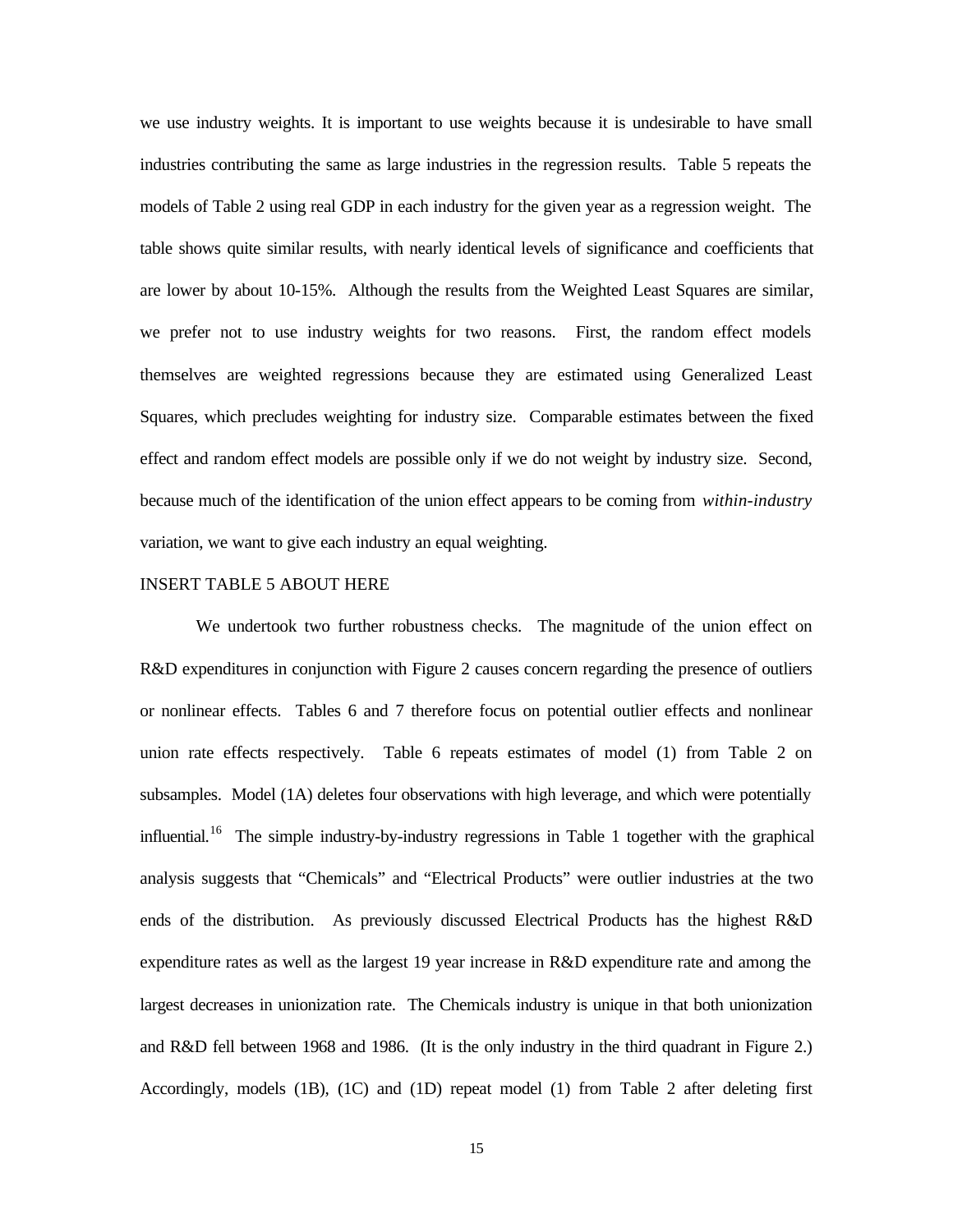Chemicals, then Electrical Products, then both. It should be noted that in (1A) only one of the observations found to have high leverage was from the electrical products industry.

#### INSERT TABLE 6 ABOUT HERE

In each case, we find that union rates continue to bear a significant relation with R&D rates. However, when we exclude Electrical Products the magnitude of the estimated coefficient is substantially smaller than in other models. But the impact on investment is still large. We also re-estimated model (3) from Table 2 in the same ways. We found that union rate remained highly significant.

Table 7 examines nonlinear union effects. A union spline specification is estimated, which assumes a continuous and piecewise linear relationship between R&D and the unionization rate, but which allows a kink. Models (1) and (3) were re-estimated in this way, with every possible location for the kink being estimated on a grid search over the Union Rate, with increments of 0.01. The criteria for placement of the single knot was the value which yielded the highest adjusted R-squared. (When the loglikelihood was instead used as the criterion, the same model was chosen in each case.) For model (1), the knot (or kink) was placed at Union Rate  $= 0.48$ . The variable that is labeled "Union Spline Term" is set to 0 for values of Union Rate  $\leq 0.48$  and to (Union Rate  $-0.48$ ) for cases in which Union Rate  $> 0.48$ , thus allowing for a change in the slope of the relation between R&D investment and unionization at this point. Similarly, the model selection criterion suggested a knot at 0.48 for model (3).

#### INSERT TABLE 7 ABOUT HERE

Models (1A) and (3A) in Table 7 correspond to the sets of regressors used in (1) and (3) in Table 2 with the exception that the spline variable has been added. The coefficient on the spline variable is marginally significant for specification (1A). This result indicates that unionization has large and negative marginal effects on R&D expenditure rates at union rates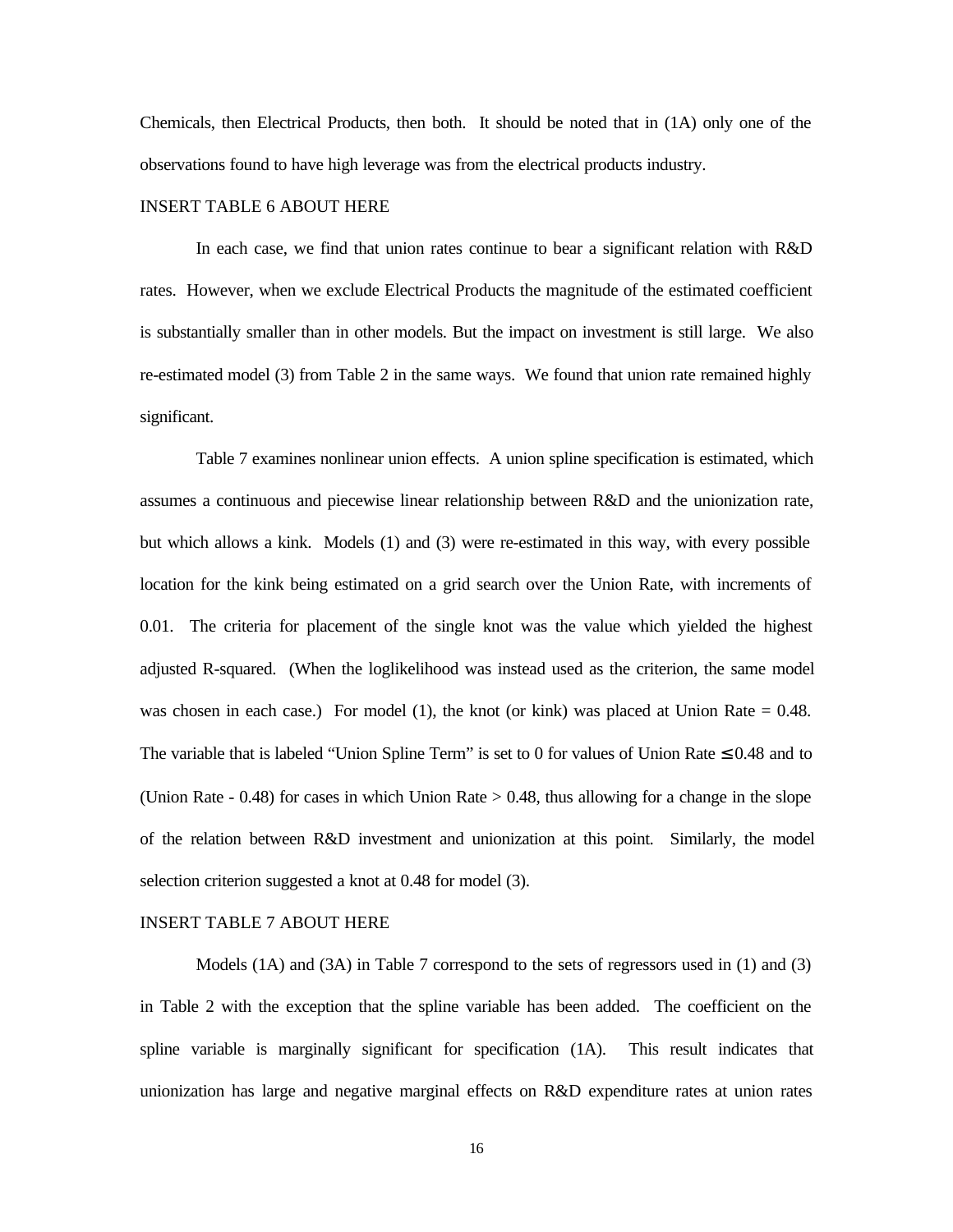below 0.48, with smaller but still negative marginal effects above this point. In other words, a 1% increase in unionization continues to reduce R&D as the base level of unionization rises, but possibly at a diminishing rate. For model (3A), the results are similar in flavor, but the spline term is closer to being significant at 5%. Overall, the spline results provide some weak evidence in favor of the hypothesis that unionization has its largest marginal impact on R&D rates at low levels. These findings of a non-linearity are similar to findings in the literature on unions' effect on investment in physical capital, such as Hirsch (1991, 1992) and in a Canadian context Odgers and Betts (1997).

How big are the estimated effects of unionization on R&D spending rates? The results from Table 2 indicate that unions have a large and significant negative effect on R&D investment rates with all coefficients less than -0.0499, whereas the mean value for the R&D investment rate is only 0.023. This implies that an industry going from a unionization rate of zero to the mean rate of unionization (0.424) would have at least a 47.9% percent reduction in R&D expenditure rates.<sup>17</sup> The range of estimates from Table 2 is a drop in R&D of 47.9% to 50.3%, with the highest estimate deriving from (1). The estimates in Table 3 suggest that R&D rates would fall by 48.6- 51.1% if an industry moved from zero unionization to the mean rate in the sample. In the outlier specifications, the union effect was smallest when we excluded Electrical Products. The coefficients estimated in regression (1C) from Table 6 together with the sample averages for R&D expenditure rates and unionization rates with Electrical Products excluded (0.0170 and 0.433 respectively) indicate that R&D expenditure rates are about 28.8% lower for an industry with the mean level of unionization than for a similar nonunion industry. So even here the estimated effects are large. Finally, in the spline models in Table 7, due to the large coefficient on the main unionization variable, the predicted drop when an industry changes from zero to mean unionization rates is 60.2% and 60.3% for models (1A) and (3A) respectively. But given that in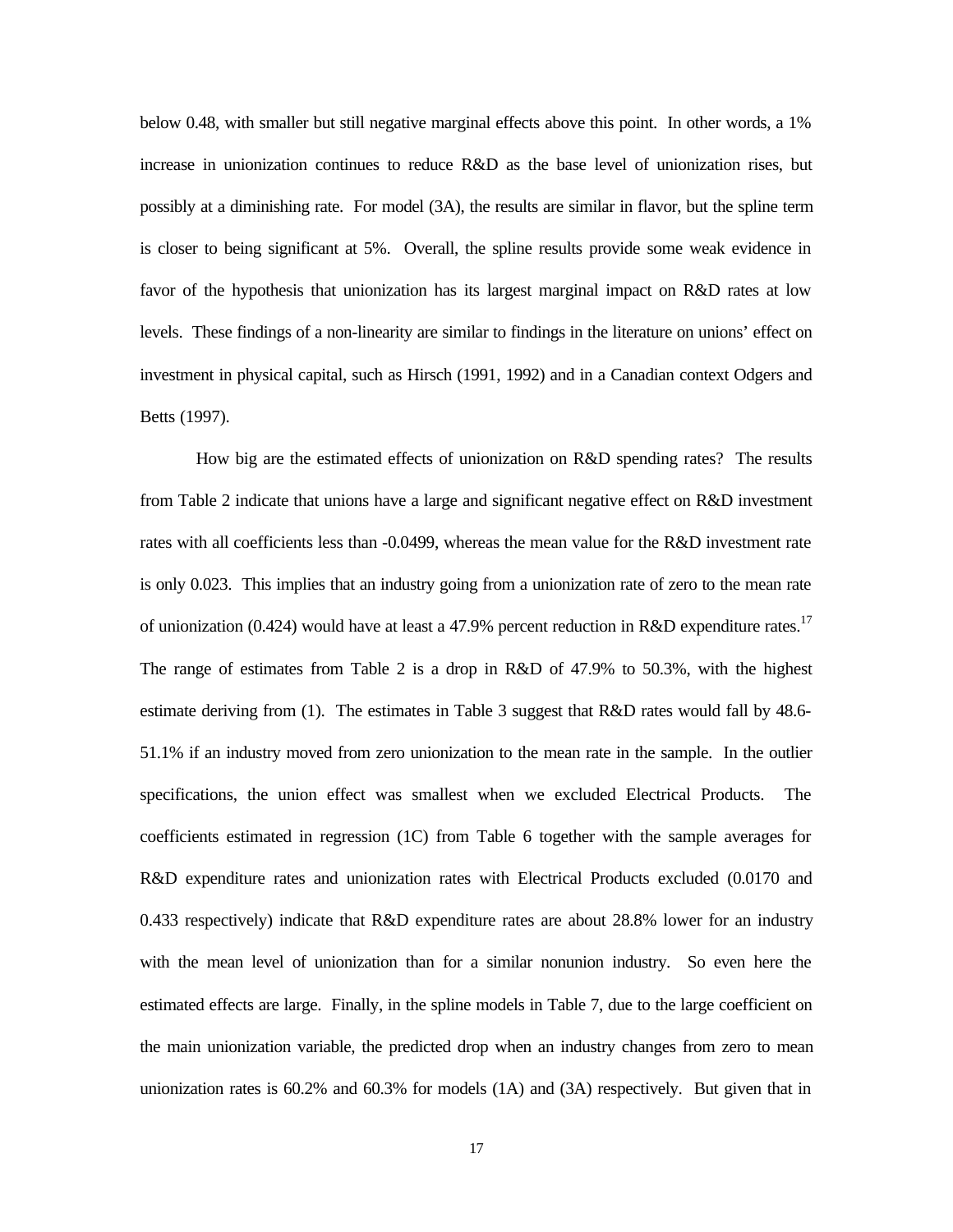neither model was the spline variable significant at conventional levels, the more conservative estimates from the linear models in Table 2 may be more reliable.

Of course, these estimates extrapolate beyond the support of the data – the lowest level of unionization observed in the sample is 0.119, not 0. Perhaps a more reasonable way of estimating the importance of unionization on R&D is to calculate the impact of an interquartile change in unionization on R&D. Table 8 reports the relevant interquartile ranges for the given sample, and the predicted effect of an interquartile increase in unionization, expressed as a percentage of the predicted R&D rate in the given sample if unionization is at the  $25<sup>th</sup>$  percentile. The baseline model, in Table 2 model (1), suggests that an interquartile rise in unionization leads to a 41.9% decline in R&D rates. This figure is close to the estimated effect of switching form a zero-union industry to an industry with average unionization.<sup>18</sup>

#### INSERT TABLE 8 ABOUT HERE

The spline model, with its non-linear effect of unionization on R&D, predicts a 56.5% drop in R&D with an interquartile rise in unionization. Other specifications, as shown in Table 8, tend to show similar results. (The models that weight by GDP and that exclude the electrical products industry lead to the highest and lowest predicted drops in R&D, respectively, of 66.0% and 21.6%.) The simple average of predicted effects in Table 8 is a decline in R&D of 43.7%. Overall, Table 8 suggests that the impact of unions on R&D, by any standard, is large.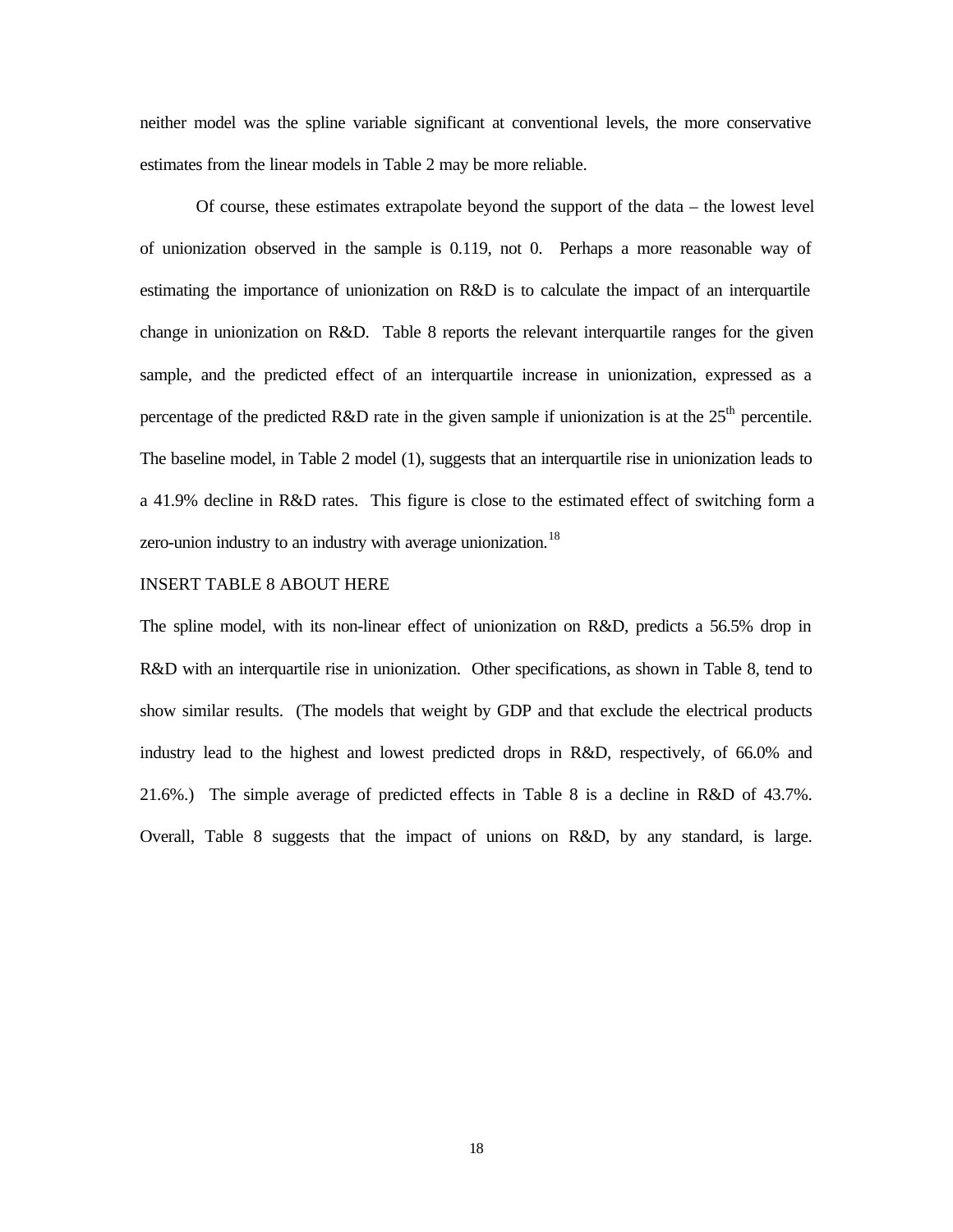#### **5. CONCLUSION**

This paper finds supporting evidence for the hypothesis that union rent-seeking reduces R&D investment. In the industries that had consistent data available for all series used in this paper (primarily manufacturing and natural resource industries), an industry having an average unionization rate suffers a reduction in R&D expenditure rates of between  $28-50\%$ .<sup>19</sup> Such estimates are possibly inaccurate because no industry in our sample ever had unionization of zero. Perhaps more meaningfully, in our leading specification an interquartile rise in unionization is predicted to cause R&D to decline by about 40%. These results bear a strong resemblance to those of Hirsch (1990,1992) and others which find that in the United States unions reduce R&D investment rates. However, the effects found here are larger in magnitude than those using U.S. data. Studies using U.S. data find that unions reduce R&D expenditures by 11-32%. In part, these differences may simply reflect higher levels of unionization, and therefore a larger overall impact, in Canada.<sup>20</sup> But the larger impact of unionization on R&D expenditures in Canada may also result from Canadian law that is more favorable to unions. More favorable labor laws may increase the unions' bargaining power for any given level of unionization. In addition to finding that unions have a negative impact on investment, the results provide weak evidence that the union effect is non-linear, with unionization having marginal effects which are still negative but smaller, at high levels of unionization.

These results strongly confirm the earlier American literature. At the same time, our results also strengthen earlier work in that we identify the impact of unionization on R&D using variations in unionization within each industry over time, rather than using cross-sectional variations. The estimated impact of unionization on investment rates in R&D appears to be negative and very large on both sides of the Canada-United States border.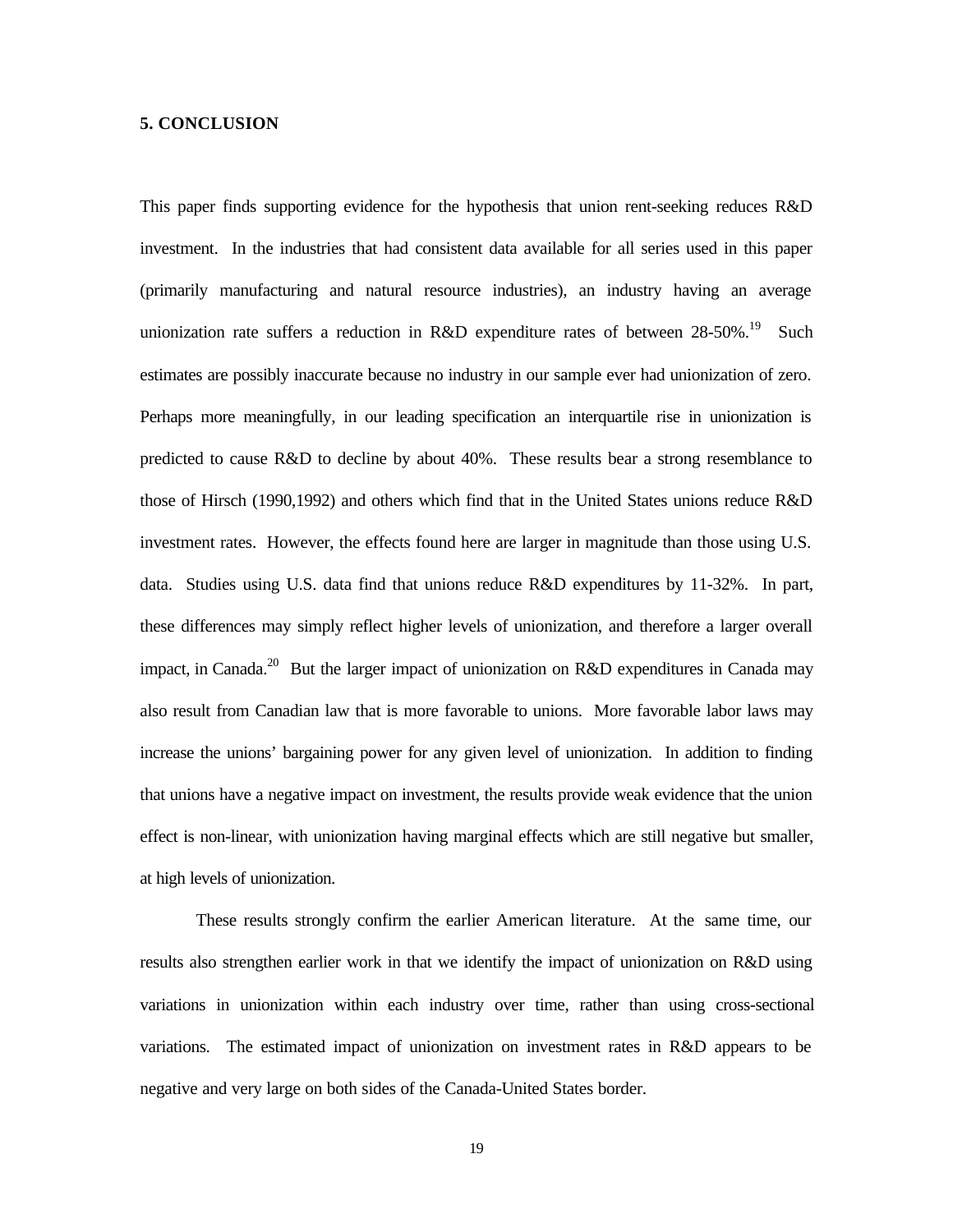#### **APPENDIX I DATA SOURCES**

Information on the number of union members by industry is collected annually by the Canadian Federal government, under the Corporations and Labour Unions Returns Act. Union membership data from 1970 and later were taken from the publications "Corporations and Labour Unions Returns Act Part II -- Labour Unions", and information for earlier years was taken from "Corporations and Labour Unions Returns Act: Report".

Information on research and development expenditures and price indexes for 1963-87 were obtained from Statistics Canada's "Price Indexes For Canadian Industrial Research and Development Expenditures", Catalogue ST-92-01.

Data on book profit before taxes and income taxes paid by industry for 1965-87 were obtained from annual editions of Statistics Canada's "Corporation Taxation Statistics", Catalogue 61-208.

Information on imports, exports, sales, GDP, employment and wages by industry was obtained from the University of Toronto's DSS/OCIB input-output database. This database is derived from the input-output tables published by Statistics Canada. (See Fujimagari, 1990 for information.)

Herfindahl indices at the 4-digit SIC level, based on the value of shipments for each enterprise, were obtained from Statistics Canada on disk. Industry aggregation was accomplished by weighting with industry value of shipments provided on disk; however, Herfindahl data was unavailable for two industry components (agriculture and fishing  $&$  trapping) of industry 2 (See Table 1 for industry components of industry 2). It is not expected that these industries have significant concentration. Therefore, a Herfindahl index value of zero was assigned to both industries. Since Herfindahl data were unavailable for (agriculture and fishing & trapping), these industries have missing values for industry shipments. Therefore, the value for industry output obtained from the input-output tables were used as the aggregating weights for these industries.

Industries were aggregated as necessary to obtain a consistent set of definitions across data sources. Aggregation of a group of industries in general involved simple summation of each variable, but for non-additive variables care was devoted to obtaining meaningful aggregate measures.

#### **BIBLIOGRAPHY FOR DATA SOURCES**

Fujimagari, David (1990), "The DSS/OCIB Input-Output Database", Technical Study # 90-1, Institute for Policy Analysis, University of Toronto.

Statistics Canada (various years), "Corporation Taxation Statistics", Catalogue 61-208, Ottawa: Statistics Canada. (Published by Dominion Bureau of Statistics until 1968.)

Statistics Canada (various years), "Corporations and Labour Unions Returns Act Part II -- Labour Unions", Catalogue 71-202, Ottawa: Statistics Canada.

Statistics Canada (various years), "Corporations and Labour Unions Returns Act: Report", Ottawa: Statistics Canada.

Statistics Canada (February 1992), "Price Indexes for Canadian Industrial Research and Development Expenditures", Ottawa: Statistics Canada.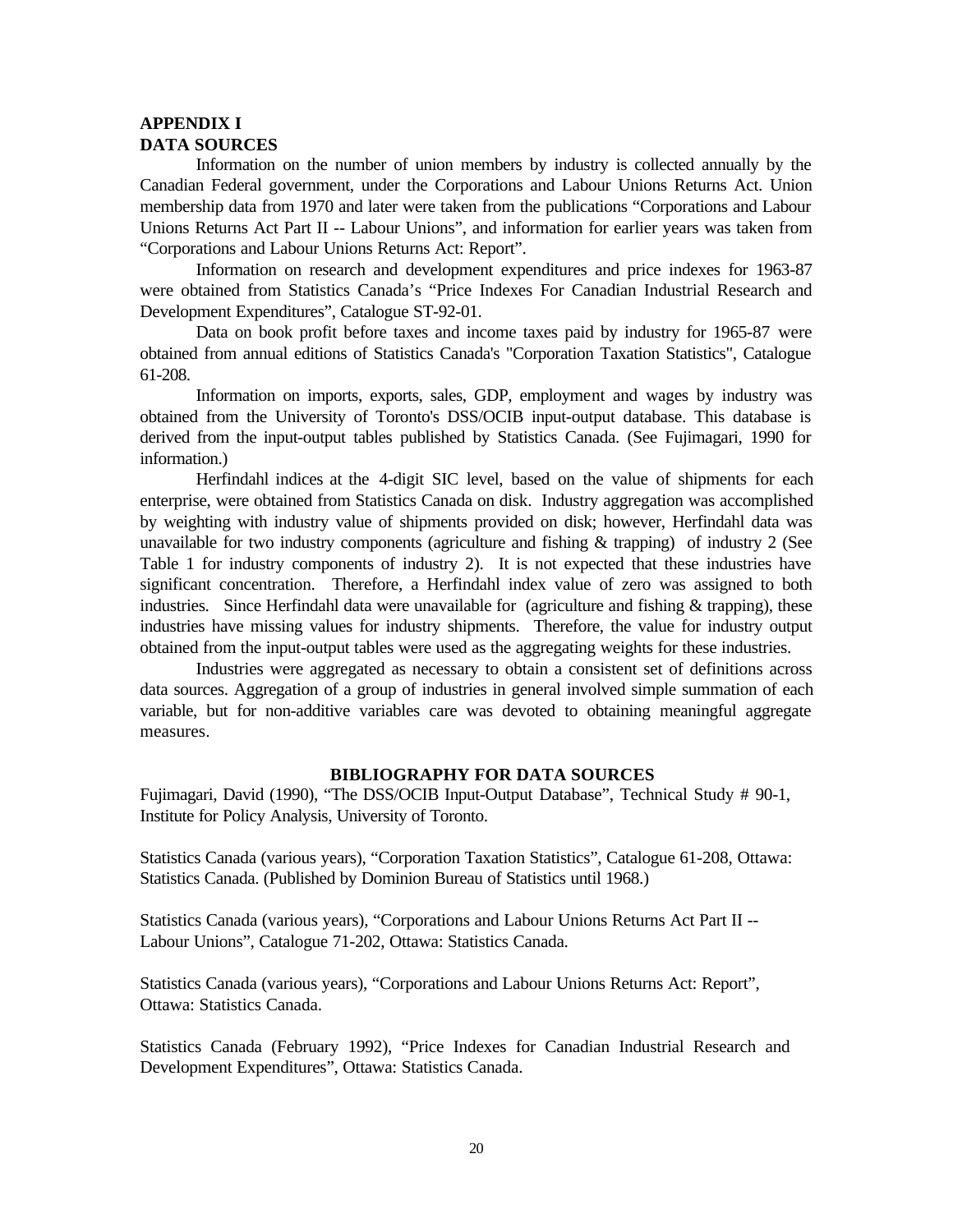#### **APPENDIX II: Calculation of American R&D Rates by Year and Industry**

Data on annual R&D spending were obtained from National Science Foundation publications, and were put into real terms using the GDP deflator, as obtained from Citibank's Economic Database.

A number of minor inconsistencies arise between the industry definitions available in the United States and Canada. The Canadian data includes two industries, Mining, Quarries and Oil Wells and Nonmetallic Minerals, which were not included in the United States R&D data. These industries were dropped in any regressions that conditioned on American R&D. Tobacco is not included with Food and Beverage in U.S. until after 1984, before which it was included in Other Manufacturing. Lumber and Wood include furniture in the U.S. but furniture is included in Other in Canada. U.S. Transportation includes missiles. For Canada "Other Manufacturing" included leather, textiles, knitting, clothing, furniture, printing, scientific equipment, rubber, plastics, and other miscellaneous manufacturing. In the United States "Other Manufacturing" included rubber products, professional and scientific equipment, textiles and apparel, and other manufacturing industries.

Because of missing data on R&D spending in some industry/year combinations, missing data were imputed by linear interpolation. Specifically, we interpolated data for Food and Beverage for 1981-1986, for Tobacco for the same period, for Paper in 1981, and 1983-1986, for Primary Metals from 1984-1986, for Machinery in 1986, for Other Manufacturing in 1981-1985, for Textiles in 1981-1986, for Business Machines in 1968-1971 and 1981-1986, and for Rubber in 1981-1986.

In addition, we extrapolated for Business Machine GDP for 68-76.

#### **BIBLIOGRAPHY FOR U.S. DATA SOURCES**

National Science Foundation, Research and Development in Industry: 1994, NSF 97-331, Detailed Statistical Tables, available in paper copy and on diskette (Washington, D.C., 1997).

National Science Foundation, Research and Development in Industry: 1991, NSF 94-325, Detailed Statistical Tables, available in paper copy and on diskette (Washington, D.C., 1994).

National Science Foundation, Research and Development in Industry: 1988, NSF 90-319, Detailed Statistical Tables, available in paper copy and on diskette (Washington, D.C., 1990).

National Science Foundation, Research and Development in Industry: 1983, NSF 85-325, Detailed Statistical Tables, available in paper copy and on diskette (Washington, D.C., 1985).

National Science Foundation, Research and Development in Industry: 1979, NSF 81-324, Detailed Statistical Tables, available in paper copy and on diskette (Washington, D.C., 1981).

National Science Foundation, Research and Development in Industry: 1977 NSF 79-325, Detailed Statistical Tables, available in paper copy and on diskette (Washington, D.C., 1979).

CITIBASE: CITIBANK ECONOMIC DATABASE, 1946- OCT, 1992 [Computer file]. New York: Citibank, N.A., [distributor], 1992.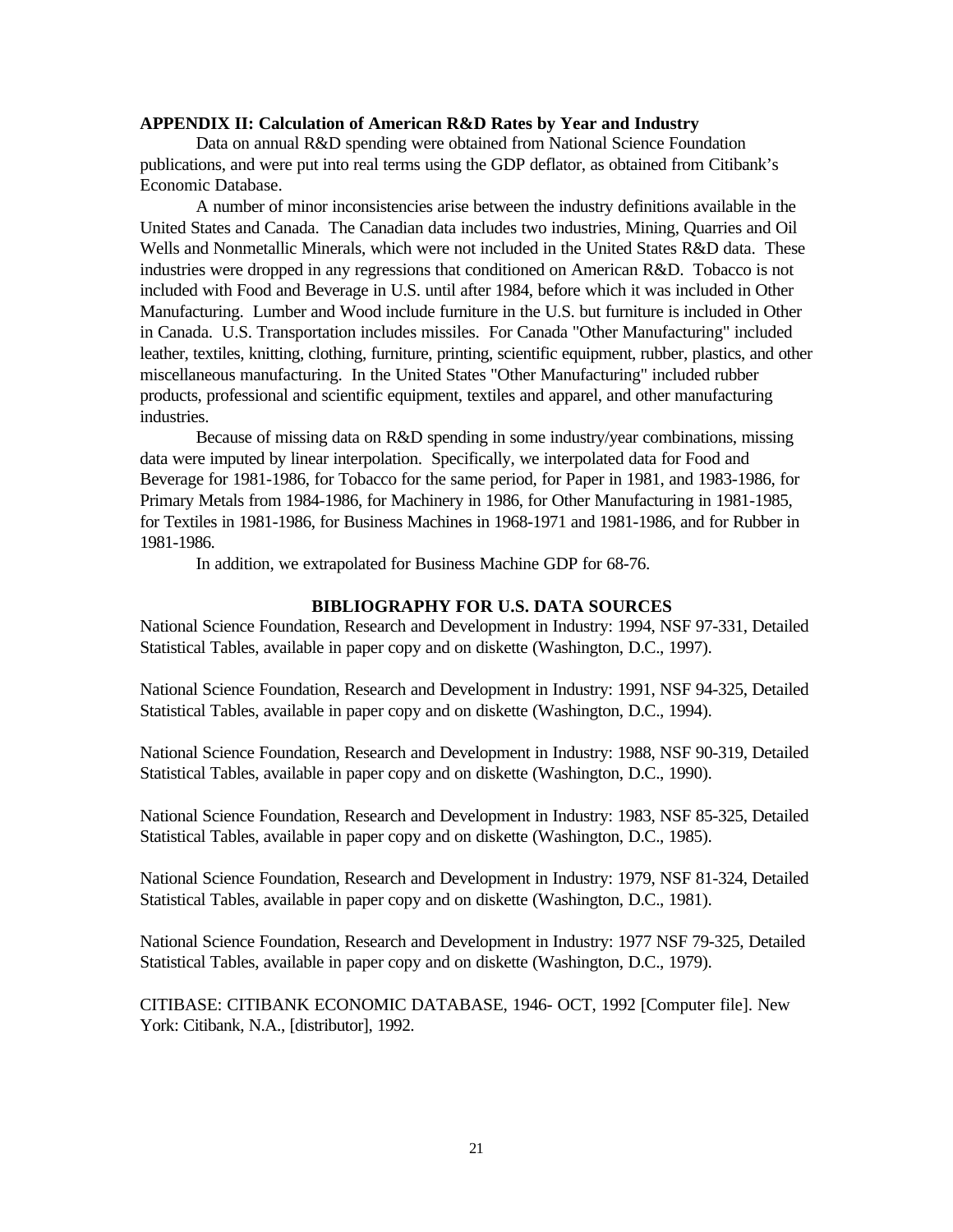## **TABLE 1\_\_\_\_\_\_\_Industry Regressions\_\_\_\_\_\_\_\_\_\_\_\_\_\_\_\_\_\_\_\_\_\_\_\_\_**

| Industry                          | Constant           | <b>Union Rate</b> |
|-----------------------------------|--------------------|-------------------|
| 1. Mining, Quarries and Oil Wells | 0.0079             | $-0.0097$         |
|                                   | (3.39)             | $(-1.79)$         |
| 2. Food & Beverages, Tobacco,     | 0.0197             | 0.0029            |
|                                   | $(3.89)$ $(0.90)$  |                   |
| 3. Petroleum & Coal Products      | 0.1155             | $-0.1883$         |
|                                   | (3.77)             | $(-1.11)$         |
| 4. Chemicals                      | $-0.0144$          | .1990             |
|                                   | $(-1.51)$          | (4.96)            |
| 5. Wood & Forestry                | 0.0034             | $-0.0040$         |
|                                   | (1.82)             | $(-1.03)$         |
| 6. Paper                          | $0.0152$ $-0.0101$ |                   |
|                                   | (3.15)             | $(-1.53)$         |
| 7. Primary Metals                 | 0.0121             | $-0.0064$         |
|                                   | (2.35)             | $(-0.82)$         |
| 8. Metal Fabricating              | 0.0053             | $-0.0048$         |
|                                   | (3.90)             | $(-1.46)$         |
| 9. Machinery                      | 0.0230             | 0.0127            |
|                                   | (6.53)             | (1.51)            |
| 10. Transportation Equipment      | 0.0735             | $-0.0728$         |
|                                   | (4.32)             | $(-2.64)$         |
| 11. Electrical Products           | 0.3010             | $-0.4515$         |
|                                   | (7.75)             | $(-5.31)$         |
| 12. Nonmetallic Minerals          | 0.0082             | $-0.0090$         |
|                                   | (1.86)             | $(-1.07)$         |
| 13. Other Manufacturing           | 0.0176             | $-0.0374$         |
|                                   | (8.96)             | $(-6.74)$         |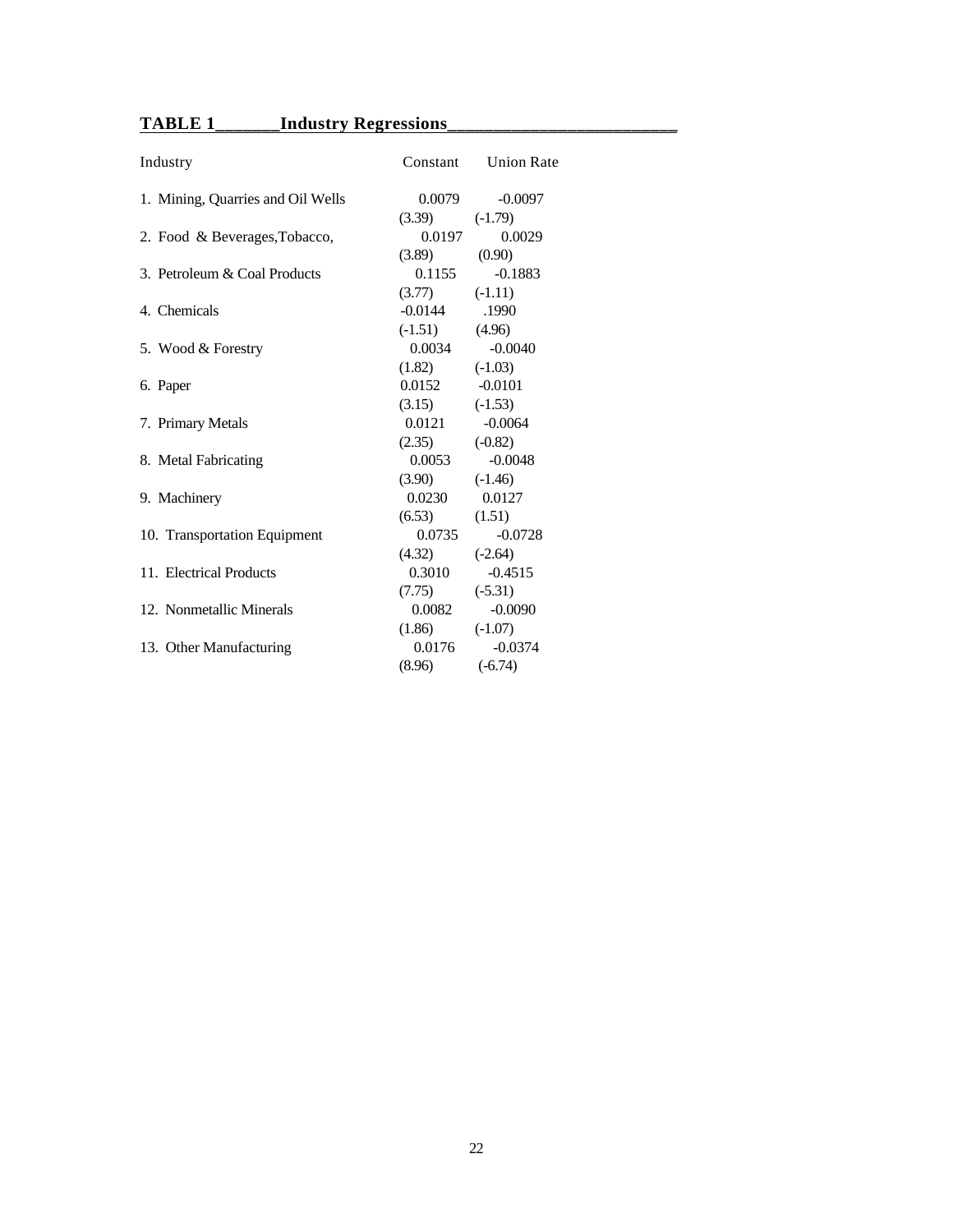## **TABLE 2 Models with Industry Fixed Effects**

Note: Mean R&D rate in the sample is 0.023. Number of observations is 247.

|                     | (1)         | (2)         | (3)         | (4)         |
|---------------------|-------------|-------------|-------------|-------------|
| Constant            | 0.000771    | $-0.000762$ | $-0.002511$ | $-0.004549$ |
|                     | (0.09)      | $(-0.10)$   | $(-0.30)$   | $(-0.57)$   |
| <b>Union Rate</b>   | $-0.054803$ | $-0.052043$ | $-0.053498$ | $-0.049911$ |
|                     | $(-3.84)$   | $(-4.01)$   | $(-3.75)$   | $(-3.82)$   |
| <b>Import Share</b> | 0.064231    | 0.062468    | 0.067325    | 0.065105    |
|                     | (3.01)      | (2.91)      | (3.26)      | (3.14)      |
| Growth4             | $-0.008920$ | $-0.007973$ | $-0.009145$ | $-0.007926$ |
|                     | $(-1.67)$   | $(-1.48)$   | $(-1.78)$   | $(-1.55)$   |
| Herfindahl          | $-0.023439$ | $-0.019765$ | $-0.013277$ | $-0.008351$ |
|                     | $(-0.44)$   | $(-0.38)$   | $(-0.26)$   | $(-0.17)$   |
| Profit Rate         |             |             | 0.021526    | 0.021915    |
|                     |             |             | (1.30)      | (1.32)      |
| Time Trend          |             | 0.000105    |             | 0.000136    |
|                     |             | (0.88)      |             | (1.07)      |
| R-Squared           | 0.883599    | 0.883848    | 0.888681    | 0.889094    |
| Adjusted R-Sq       | 0.875502    | 0.875225    | 0.880417    | 0.880339    |
| Durbin-Watson       | 0.493438    | 0.486114    | 0.500410    | 0.490992    |
| White Het. (P-Val)  | 0.143       | 0.019       | 0.000       | 0.000       |
| P-Val Pool vs FE    | 0.000       | 0.000       | 0.000       | 0.000       |

## **TABLE 3 Models With Industry Random Effects**

|                     | (1')        | (2')        | (3')        | $(4^{\prime})$ |
|---------------------|-------------|-------------|-------------|----------------|
| Constant            | 0.026256    | 0.024034    | 0.019982    | 0.017012       |
|                     | (2.37)      | (2.10)      | (1.92)      | (1.58)         |
| <b>Union Rate</b>   | $-0.056742$ | $-0.053918$ | $-0.054949$ | $-0.051288$    |
|                     | $(-4.13)$   | $(-3.79)$   | $(-4.11)$   | $(-3.71)$      |
| <b>Import Share</b> | 0.059123    | 0.057304    | 0.062244    | 0.059974       |
|                     | (5.13)      | (4.87)      | (5.55)      | (5.25)         |
| Growth4             | $-0.009076$ | $-0.008022$ | $-0.009347$ | $-0.007976$    |
|                     | $(-2.09)$   | $(-1.76)$   | $(-2.20)$   | $(-1.79)$      |
| Herfindahl          | 0.000986    | 0.004198    | 0.009033    | 0.013102       |
|                     | (0.02)      | (0.09)      | (0.19)      | (0.28)         |
| Profit Rate         |             |             | 0.023645    | 0.024073       |
|                     |             |             | (3.61)      | (3.67)         |
| Time Trend          |             | 0.000116    |             | 0.000151       |
|                     |             | (0.78)      |             | (1.03)         |
| R-Squared           | 0.876144    | 0.876427    | 0.880829    | 0.881298       |
| Adjusted R-Squared  | 0.867528    | 0.867254    | 0.871983    | 0.871926       |
| P-Val R.E. vs. F.E. | 0.2312      | 0.2405      | 0.2242      | 0.2378         |

Note: Number of observations is 247.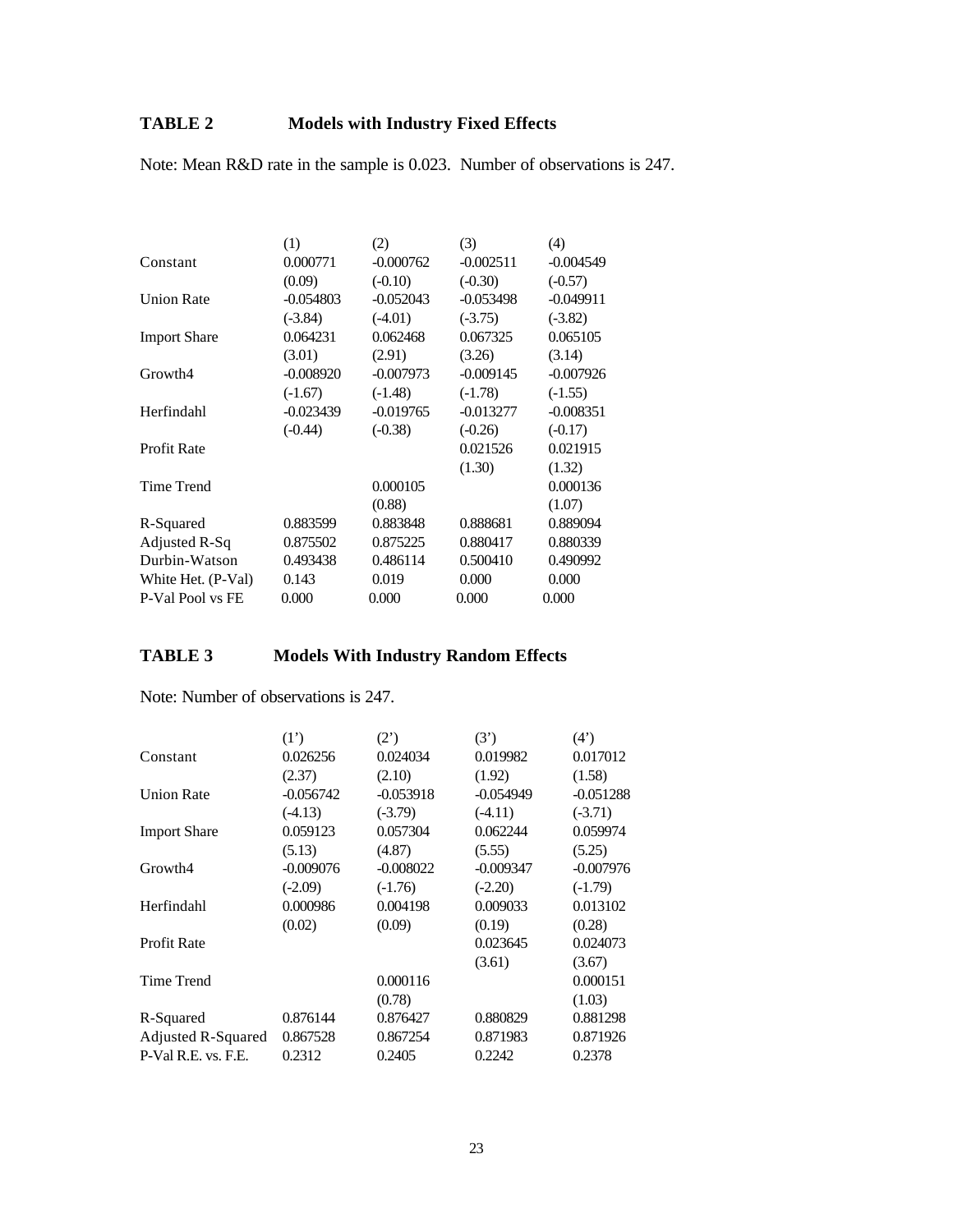### **TABLE 4 Models That Control for R&D in the United States, with Industry Random Effects**

Note: Number of observations is 209.

|                     | (1)         | (2)         | (3)         | (4)         |
|---------------------|-------------|-------------|-------------|-------------|
| Constant            | 0.032980    | 0.030955    | 0.026283    | 0.023502    |
|                     | (2.72)      | (2.51)      | (2.25)      | (1.98)      |
| <b>Union Rate</b>   | $-0.066382$ | $-0.063723$ | $-0.063815$ | $-0.060370$ |
|                     | $(-4.02)$   | $(-3.81)$   | $(-3.97)$   | $(-3.70)$   |
| R&D Intensity U.S.  | $-0.034543$ | $-0.047411$ | $-0.012985$ | $-0.028535$ |
|                     | $(-0.63)$   | $(-0.84)$   | $(-0.24)$   | $(-0.52)$   |
| <b>Import Share</b> | 0.055657    | 0.053351    | 0.057118    | 0.054258    |
|                     | (4.27)      | (4.02)      | (4.49)      | (4.20)      |
| Growth4             | $-0.012463$ | $-0.011146$ | $-0.014063$ | $-0.012413$ |
|                     | $(-2.14)$   | $(-1.86)$   | $(-2.45)$   | $(-2.11)$   |
| Herfindahl          | 0.031355    | 0.037943    | 0.033863    | 0.042215    |
|                     | (0.57)      | (0.68)      | (0.63)      | (0.78)      |
| Profit Rate         |             |             | 0.025166    | 0.025842    |
|                     |             |             | (3.45)      | (3.54)      |
| Time Trend          |             | 0.000168    |             | 0.000215    |
|                     |             | (0.94)      |             | (1.23)      |
| R-Squared           | 0.101661    | 0.098245    | 0.230714    | 0.237343    |
| Adjusted R-Sq       | 0.079534    | 0.071460    | 0.207864    | 0.210783    |
| Durbin-Watson       | 0.065510    | 0.064396    | 0.076019    | 0.074944    |
| P-Val R.E. vs. F.E. | 0.184000    | 0.184300    | 0.306900    | 0.318500    |

## **TABLE 5 Weighted Least Square Models with Industry Fixed Effects**

Notes: Weight used is real GDP. Number of observations is 247.

|                     | (1)         | (2)         | (3)         | (4)         |
|---------------------|-------------|-------------|-------------|-------------|
| Constant            | 0.000327    | $-0.002283$ | $-0.003855$ | $-0.006249$ |
|                     | (0.05)      | $(-0.40)$   | $(-0.58)$   | $(-0.98)$   |
| <b>Union Rate</b>   | $-0.047732$ | $-0.043220$ | $-0.044950$ | $-0.040745$ |
|                     | $(-3.90)$   | $(-3.81)$   | $(-3.75)$   | $(-3.66)$   |
| <b>Import Share</b> | 0.054497    | 0.052991    | 0.058799    | 0.057314    |
|                     | (3.08)      | (3.02)      | (3.27)      | (3.21)      |
| Growth4             | $-0.004334$ | $-0.003089$ | $-0.003131$ | $-0.001977$ |
|                     | $(-1.76)$   | $(-1.19)$   | $(-1.39)$   | $(-0.81)$   |
| Herfindahl          | 0.030890    | 0.031074    | 0.037289    | 0.037364    |
|                     | (0.71)      | (0.74)      | (0.88)      | (0.91)      |
| Profit Rate         |             |             | 0.018314    | 0.018035    |
|                     |             |             | (1.71)      | (1.70)      |
| Time Trend          |             | 0.000134    |             | 0.000126    |
|                     |             | (1.78)      |             | (1.67)      |
| R-Squared           | 0.881558    | 0.881812    | 0.886141    | 0.886510    |
| Adjusted R-Sq       | 0.873318    | 0.873038    | 0.877688    | 0.877550    |
| Durbin-Watson       | 0.589088    | 0.584653    | 0.572487    | 0.568021    |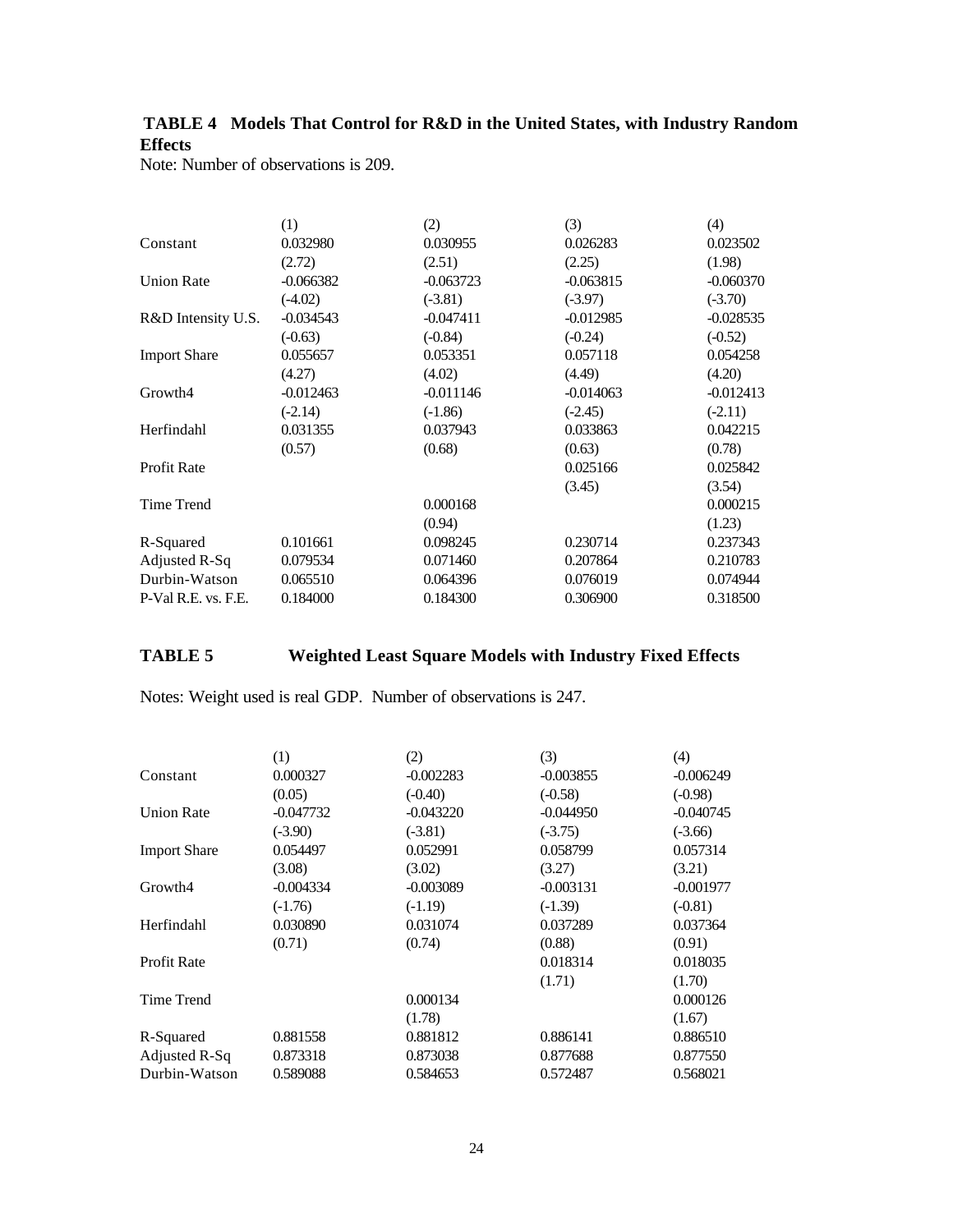### **TABLE 6 Outlier Specifications**

Note: Number of observations in the full sample is 247. Model 1A excludes 4 observations, 1B

excludes the chemical industry, 1C excludes the electrical products industry, and 1D excludes both

the chemical and electrical industries.

|                     | 1 A         | 1B          | 1C          | 1D          |
|---------------------|-------------|-------------|-------------|-------------|
| Constant            | 0.004126    | 0.002338    | 0.015829    | 0.016969    |
|                     | (0.57)      | (0.27)      | (2.96)      | (3.12)      |
| <b>Union Rate</b>   | $-0.049295$ | $-0.060611$ | $-0.015904$ | $-0.021759$ |
|                     | $(-3.44)$   | $(-4.18)$   | $(-2.02)$   | $(-2.81)$   |
| <b>Import Share</b> | 0.051482    | 0.065508    | $-0.010381$ | $-0.007922$ |
|                     | (2.63)      | (3.08)      | $(-0.76)$   | $(-0.58)$   |
| Growth4             | $-0.010335$ | $-0.009260$ | $-0.014328$ | $-0.014741$ |
|                     | $(-1.98)$   | $(-1.68)$   | $(-2.94)$   | $(-2.94)$   |
| Herfindahl          | $-0.043655$ | $-0.019508$ | $-0.010047$ | $-0.005967$ |
|                     | $(-0.75)$   | $(-0.36)$   | $(-0.30)$   | $(-0.18)$   |
| R-Squared           | 0.884019    | 0.888539    | 0.895151    | 0.898548    |
| Adjusted R-Squared  | 0.875808    | 0.880653    | 0.887732    | 0.891227    |
| Durbin-Watson       | 0.698185    | 0.642544    | 0.949026    | 0.928459    |
| White Het. (P-Val)  | 0.079000    | 0.192000    | 0.743000    | 0.767000    |
| <b>Observations</b> | 243         | 228         | 228         | 209         |

### **TABLE 7 Spline Estimation**

|                                 | 1 A         | 3A          |
|---------------------------------|-------------|-------------|
| Constant                        | 0.011956    | 0.009371    |
|                                 | (1.02)      | (0.81)      |
| <b>Union Rate</b>               | $-0.081883$ | $-0.082364$ |
|                                 | $(-3.07)$   | $(-3.10)$   |
| Union Spline Term               | 0.054053    | 0.057657    |
|                                 | (1.71)      | (1.80)      |
| <b>Import Share</b>             | 0.059820    | 0.062667    |
|                                 | (2.84)      | (3.07)      |
| Growth4                         | $-0.008510$ | $-0.008711$ |
|                                 | $(-1.59)$   | $(-1.71)$   |
| Herfindahl                      | -0.017649   | $-0.006948$ |
|                                 | $(-0.34)$   | $(-0.14)$   |
| Profit Rate                     |             | 0.021851    |
|                                 |             | (1.32)      |
| Union Rate at Which Knot Occurs | 0.48        | 0.48        |
| R-Sq                            | 0.884693    | 0.889925    |
| Adj. R-Sq                       | 0.876133    | 0.881234    |
| Durbin-Watson                   | 0.479893    | 0.481717    |
| White Het. (P-Val)              | 0.329       | 0.000       |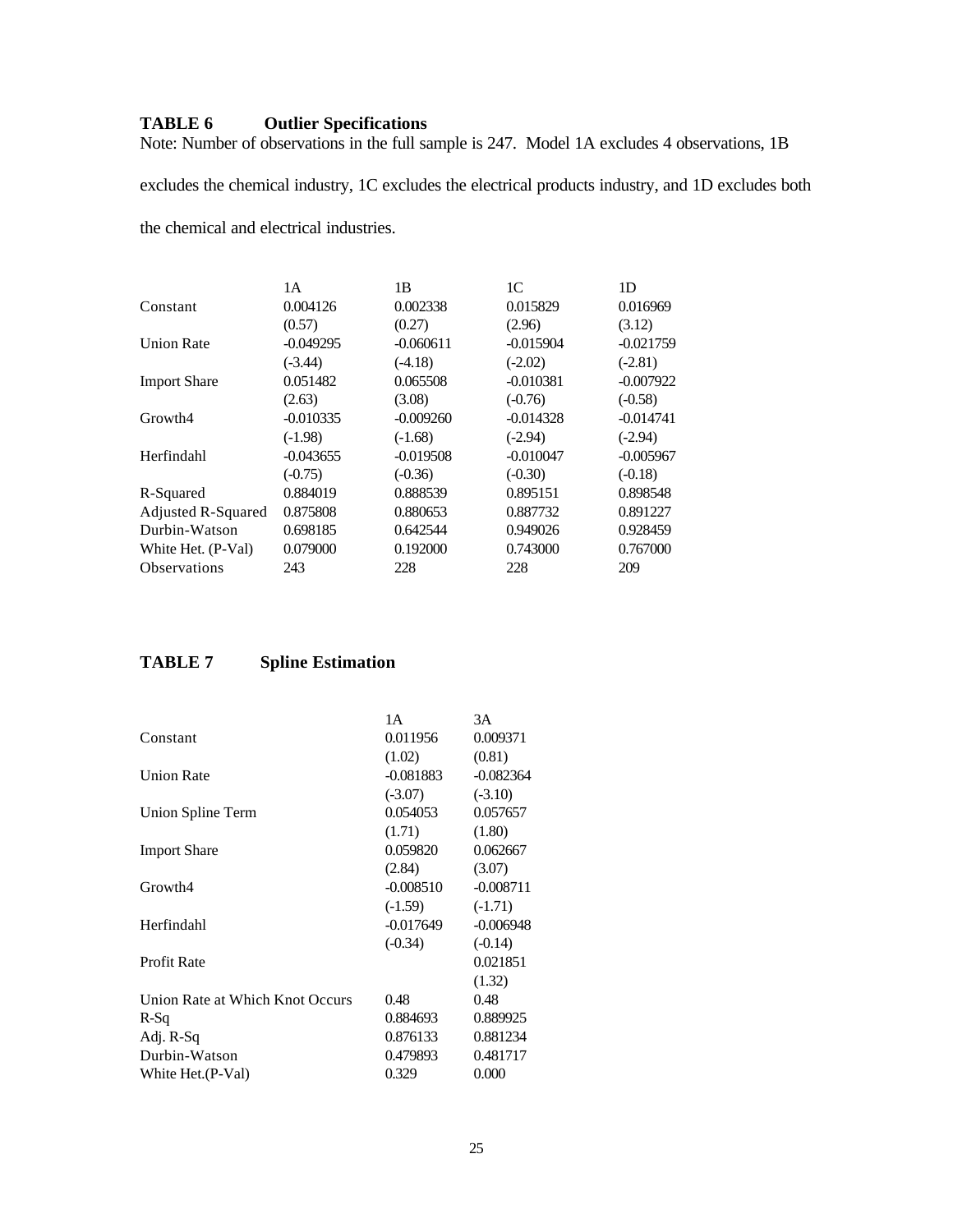# **TABLE 8 Estimates of Predicted Drop in R&D Rate with an Interquartile Increase in Unionization, Calculated as a Percentage of Predicted R&D Rate at the 25th Percentile Level of Unionization in Subsample**

| <b>Sample and Model</b> | <b>Description</b>        | <b>Interquartile Range</b> | <b>Predicted % Change in R&amp;D Rate</b> |
|-------------------------|---------------------------|----------------------------|-------------------------------------------|
| Table $2(1)$            | Baseline Model, Full      | 0.226168                   | $-41.9\%$                                 |
|                         | Sample                    |                            |                                           |
| Table $3(1')$           | Random Effects, Full      | 0.226168                   | -43.0%                                    |
|                         | Sample                    |                            |                                           |
| Table $4(1)$            | Random Effects,           | 0.303746                   | $-53.5\%$                                 |
|                         | Subsample with U.S.       |                            |                                           |
|                         | Data                      |                            |                                           |
| Table $5(1)$            | Weighted Least            | 0.294681                   | $-66.0\%$                                 |
|                         | Squares, Full Sample      |                            |                                           |
| Table $6(1A)$           | <b>Without 4 Outliers</b> | 0.226366                   | $-41.1%$                                  |
| Table $6(1B)$           | <b>Without Chemical</b>   | 0.261213                   | $-43.3\%$                                 |
| Table $6(1C)$           | <b>Without Electrical</b> | 0.198173                   | $-21.6%$                                  |
| Table $6(1D)$           | Without Electrical,       | 0.219433                   | $-26.7\%$                                 |
|                         | Chemical                  |                            |                                           |
| Table $7(1A)$           | Spline Model, Full        | 0.226168                   | $-56.5\%$                                 |
|                         | Sample                    |                            |                                           |
|                         |                           |                            |                                           |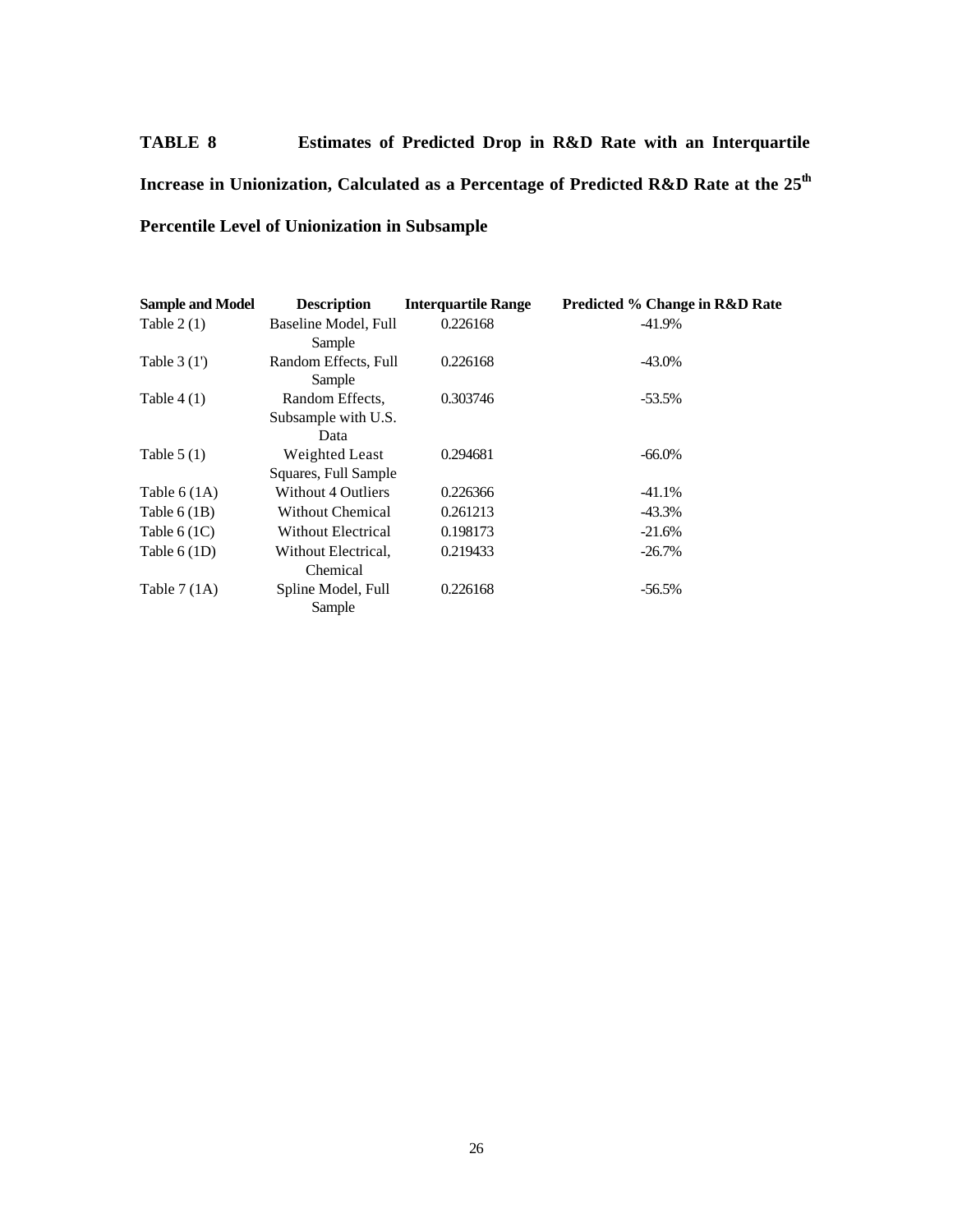

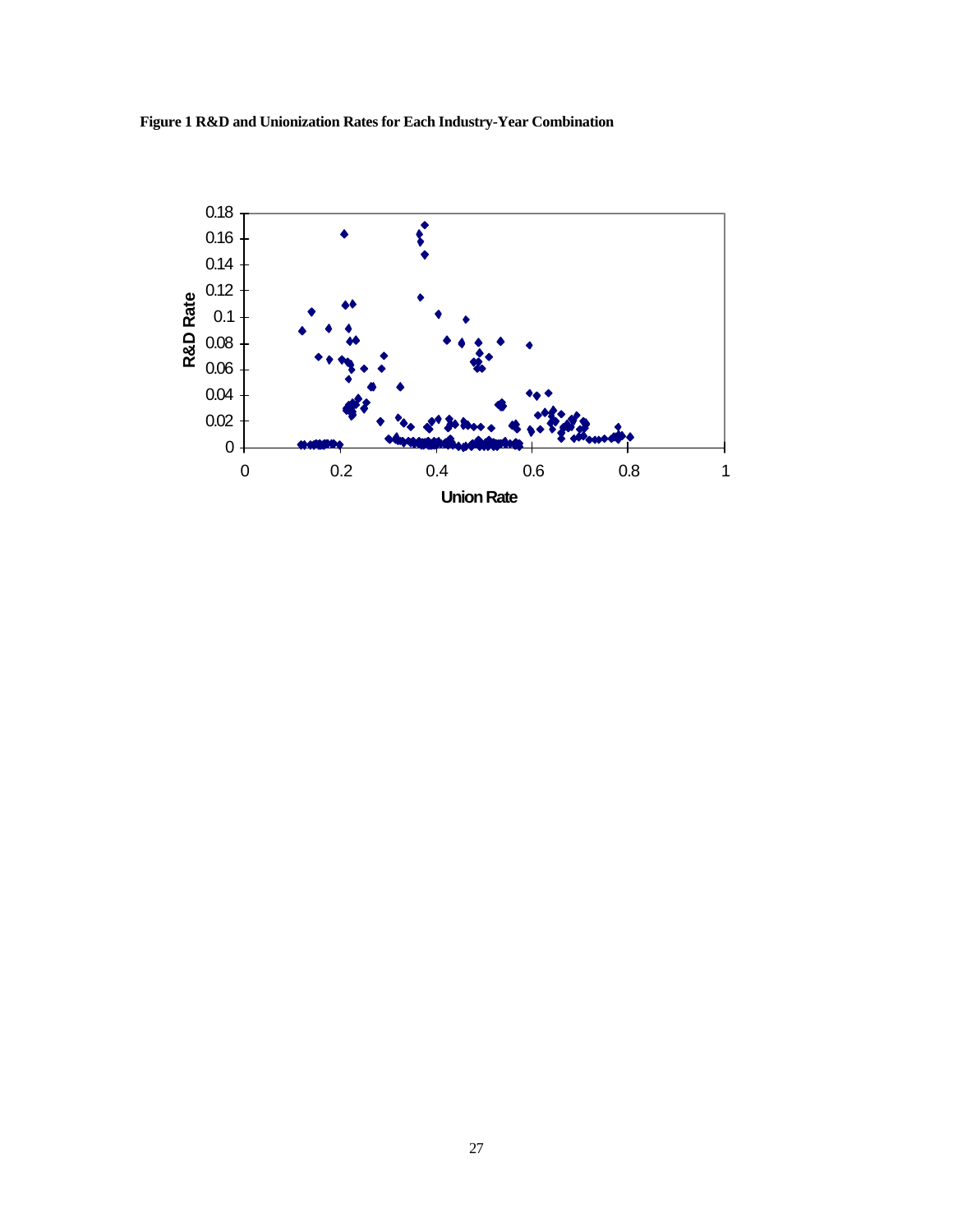## **Figure 2 Nineteen-Year Changes in R&D and Unionization Rates for Each Industry, 1968-1986**



**Change in Union Rate**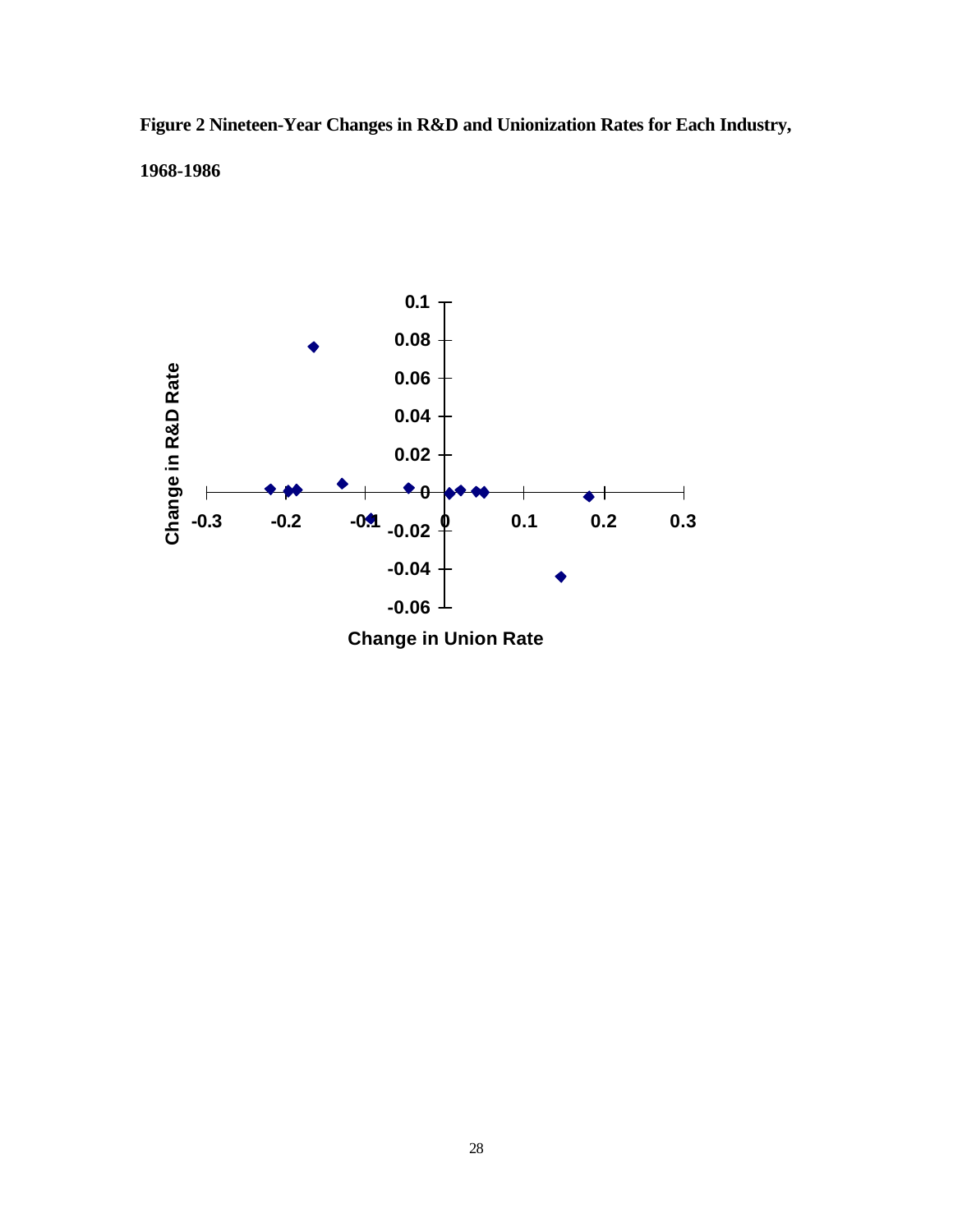## Figure 3 Mean R&D Rate by Year Versus Mean Union Rate by Year,

## with Simple Means Taken across Industries

Note: The mean R&D rate is multiplied by 20 to make the scale comparable to the union rate scale.

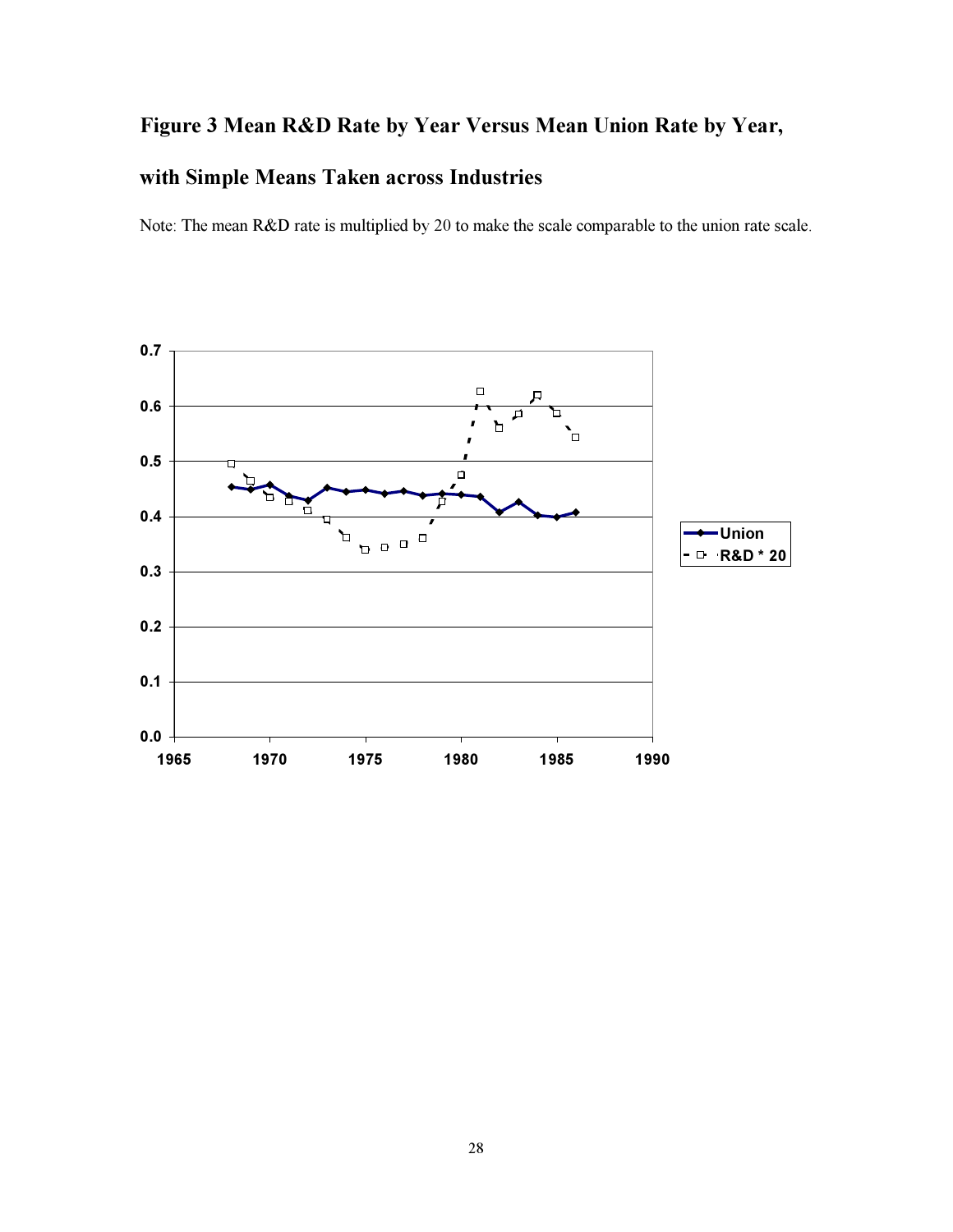# **Figure 4 Mean R&D Rate by Year Versus Mean Union Rate by Year, with Means Weighted by Real GDP across Industries**

Note: The mean R&D rate is multiplied by 20 to make the scale comparable to the union rate scale.

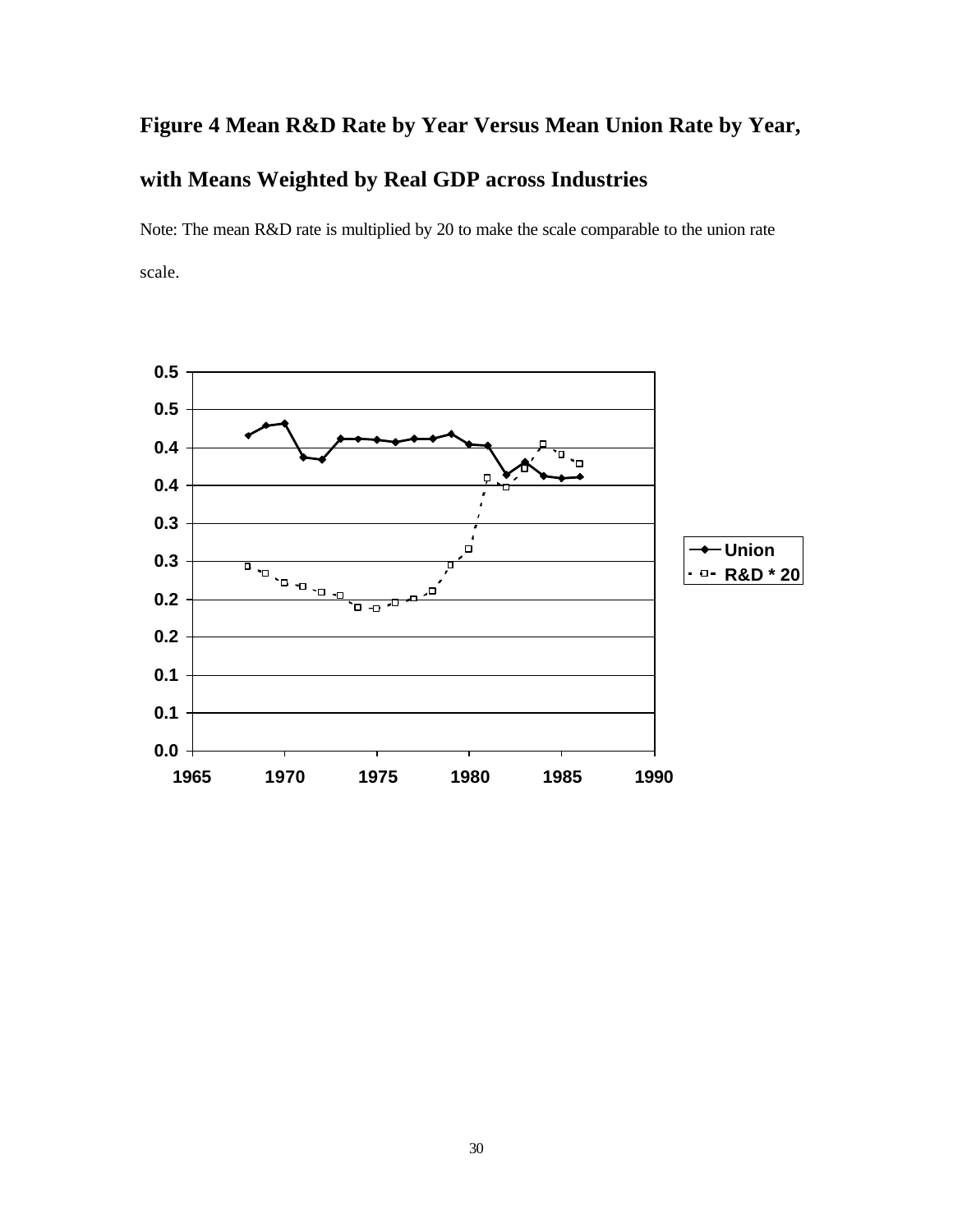## **Figure 5 Means across Industries of Total R&D, GDP, Union**



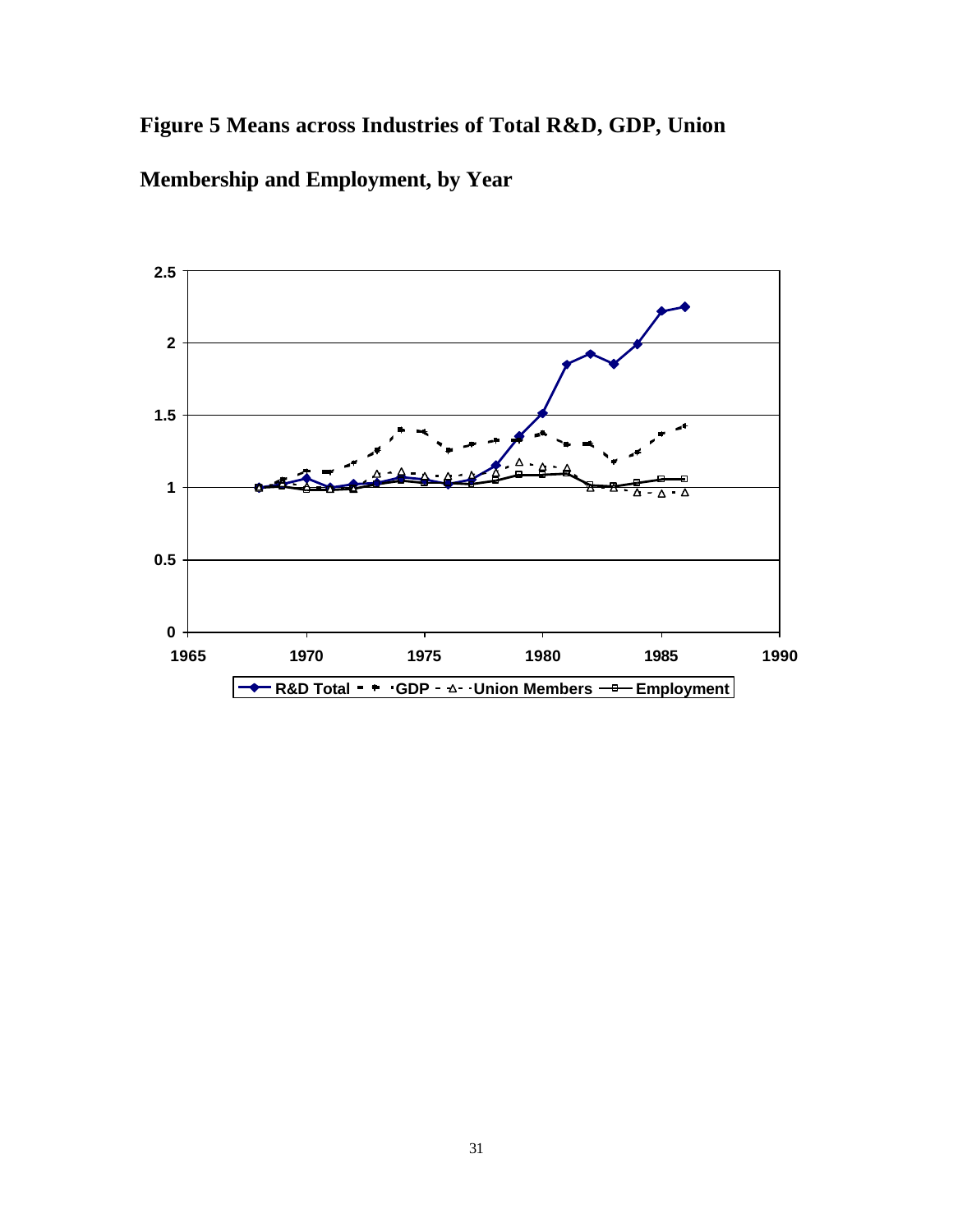#### **References**

Addison, J.T., and J. Wagner (1994) 'UK unionism and innovative activity: some cautionary remarks on the basis of a simple cross-country test,' *British Journal of Industrial Relations* 32, 85-98

Ashenfelter, O.C., and G.E. Johnson (1969) 'Bargaining theory, trade unions, and industrial strike activity,' *American Economic Review* 59, 35-49

Baldwin, C.Y. (1983) 'Productivity and labor unions: an application of the theory of self-enforcing contracts,' *Journal of Business* 56, 155-85

Belsley, D., E. Kuh, and R.E. Welsch (1980) *Regression Diagnostics* (New York: John Wiley & Sons)

Bronars, S.G., and D.R. Deere (1994) 'Unionization and profitability: evidence of spillover effects,' *Journal of Political Economy* 102, 1281-1287

Bronars, S.G., D.R. Deere, and J.S. Tracy (1994) 'The effects of unions on firm behavior: an empirical analysis using firm-level data,' *Industrial Relations* 33, 426-451

Connolly, R. A., B.T. Hirsch, and M. Hirschey (1986) 'Union rent seeking, intangible capital, and market value of the firm,' *Review of Economics and Statistics* 68, 567-577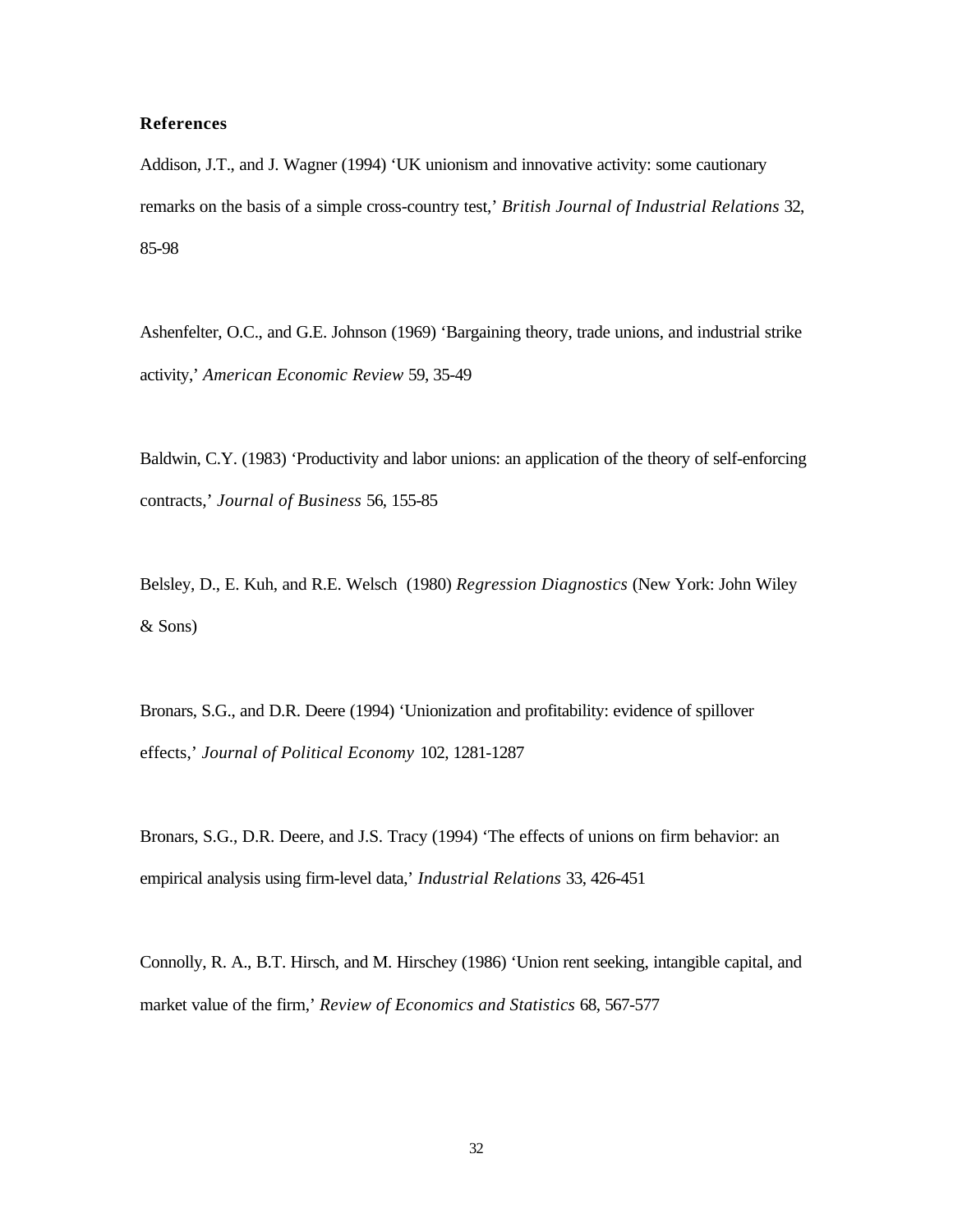Crawford, V. (1988) 'Long-term relationships governed by short-term contracts,' *American Economic Review* 78, 485-499

Cringely, R.X. (1992) *Accidental empires: how the boys of Silicon Valley make their millions, battle foreign competition, and still can't get a date* (Reading, MA: Addison-Wesley Publishing Company)

Fallick, B.C., and K.A. Hassett (1999) 'Investment and Union Certification,' *Journal of Labor Economics* 17, 570-582

Freeman, R.B. (1992) 'Is declining unionization of the U.S. good, bad, or irrelevant?' in *Unions and Economic Competitiveness*, eds. L. Mishel and P.V. Voos (Armonk, New York: M.E. Sharpe)

Fujimagari, D. (1990) 'The DSS/OCIB input-output database,' *Technical Study # 90-1* (Institute for Policy Analysis, University of Toronto)

Grout, P.A. (1984) 'Investment and wages in the absence of binding contracts: a Nash bargaining approach,' *Econometrica* 46, 449-60

Hirsch, B.T. (1990) 'Innovative activity, productivity growth, and firm performance: are labor unions a spur or a deterrent?' *Advances in Applied Micro-Economics* 5, 69-104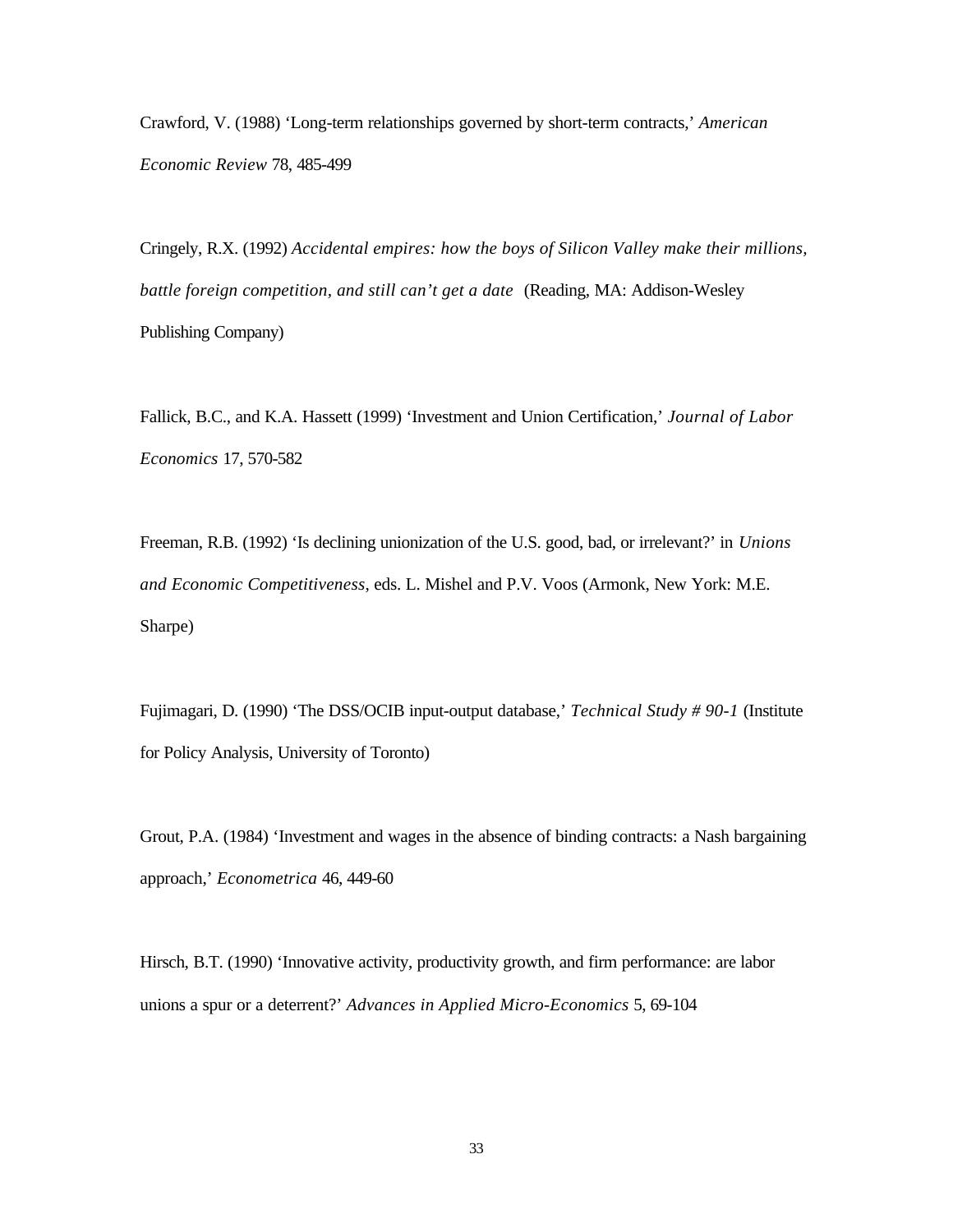Hirsch, B.T. (1991) *Labor Unions and The Economic Performance of Firms* (Kalamazo*o*, Michigan: W.E. Upjohn Institute for Employment Research)

Hirsch, B.T. (1992) 'Firm investment behavior and collective bargaining strategy,' *Industrial Relations* 31, 95-221

Menezes-Filho, N., D. Ulph, and J. Van Reenen (1998) 'R&D and unionism: comparative evidence from British companies and establishments,' *Industrial and Labor Relations Review* 52, 45-63

National Science Foundation (various years) *Research and Development in Industry* (Washington, D.C.).

Newey, W., and K.D. West (1987) 'A simple, positive semi-definite, heteroskedasticity and autocorrelation consistent covariance matrix,' *Econometrica* 55, 703-706

Odgers, C.W. and J.R. Betts (1997) 'Do unions reduce investment? Evidence from Canada,' *Industrial and Labor Relations Revie*w 51, 18-36

Riddell, W.C., (1993) 'Unionization in Canada and the United States: a tale of two countries,' In *Small Differences that Matter: Labor Markets and Income Maintenance in Canada and the United States*, ed. D. Card and R.B. Freeman (Chicago: The University of Chicago Press)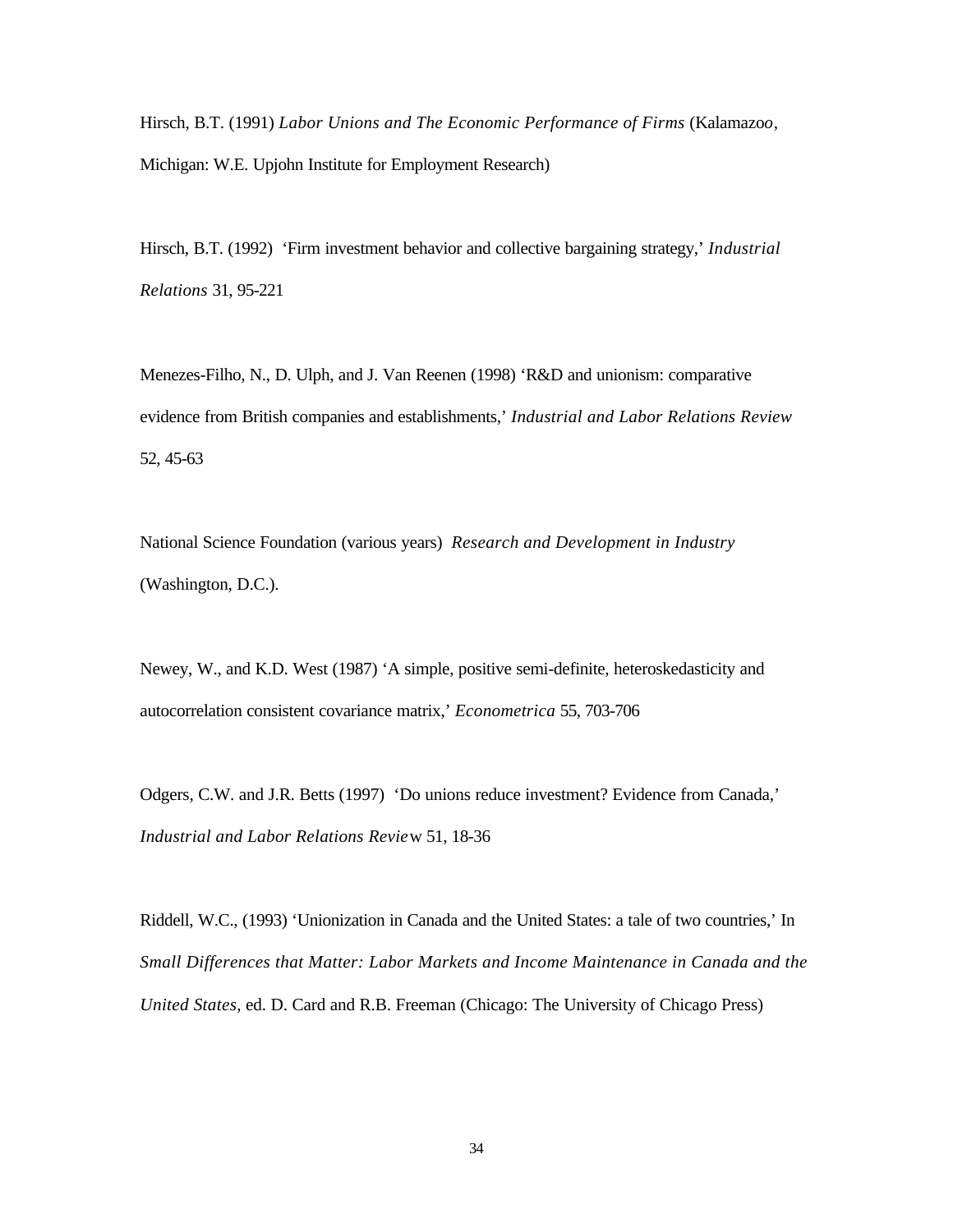Rosen, S. (1969) 'Trade union power, threat effects and the extent of organization.' *Review of Economics and Statistics* 36, 185-196

Statistics Canada (February 1992) *Price Indexes for Canadian Industrial Research and Development Expenditures* (Ottawa: Statistics Canada)

Van der Ploeg, F. (1987) 'Trade unions, investment, and employment: a non-cooperative approach,' *European Economic Review* 31, 477-501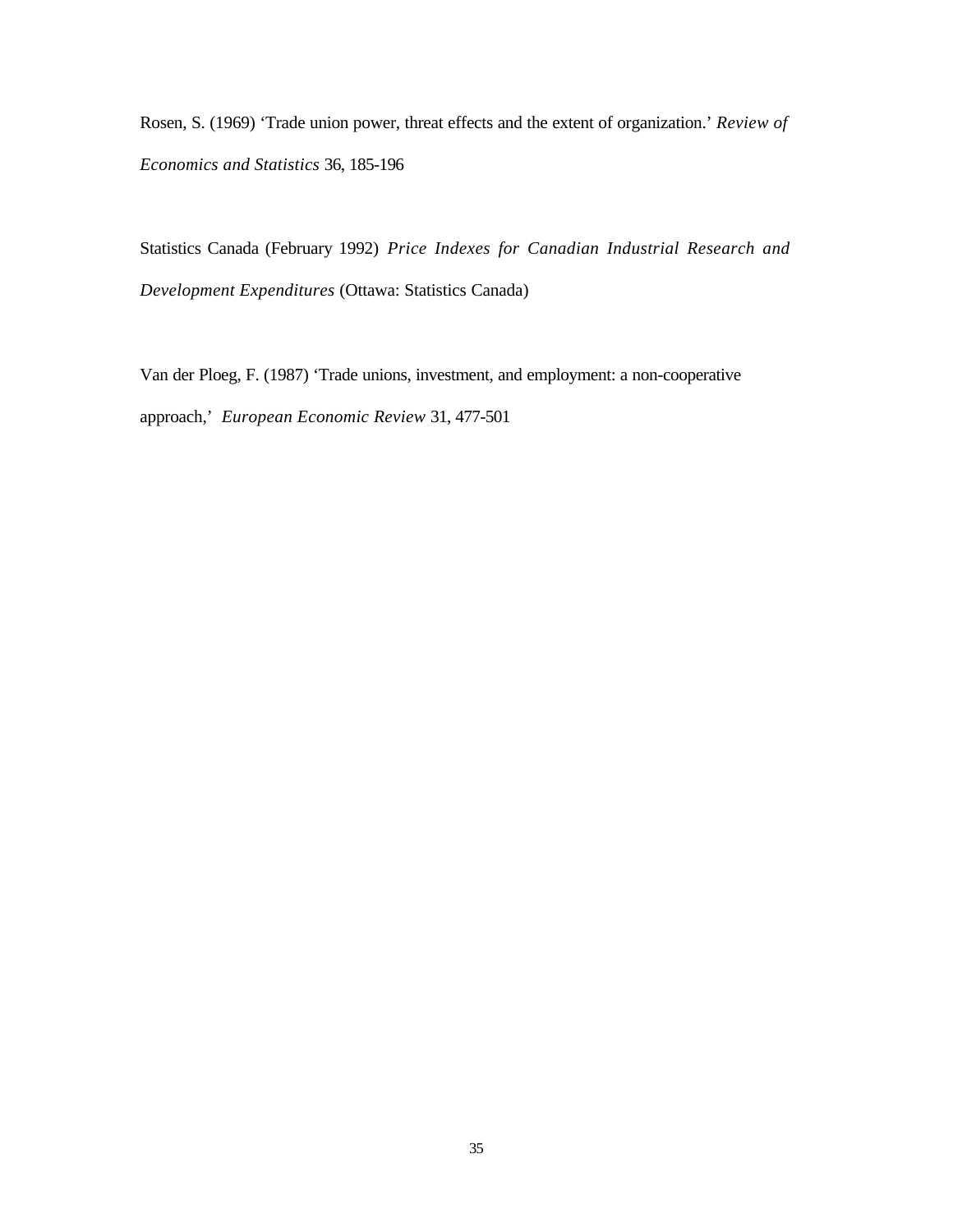#### **Footnotes**

l

Footnote 1. Typically capital and investment refer to physical capital and investment. However, from the rent-seeking perspective the important issues are the time span during which rents accrue to investment and the degree of firm specificity of investment. The more firm-specific the investment and the longer rents accrue the more vulnerable the quasi-rents are to capture by the union.

Footnote 2. See Odgers and Betts (1997) for a more thorough discussion of the theoretical aspects of the union rent-seeking model which applies to both investment in R&D and physical capital investment. Only those aspects which are more relevant to R&D investment will be discussed here.

Footnote 3. A classic example of how patenting an invention may in fact encourage competitors to copy the idea comes from the computer industry. IBM, when it established the market for personal computers in the early 1980's, used generic parts for the IBM PC, but relied on a copyrighted BIOS (Basic Input/Output System) chip to prevent imitators from entering the market. This legal protection did not protect IBM from Compaq and others who successfully copied the functions of the chip, almost instantly removing IBM's monopoly. See Cringely (1992) for an entertaining account.

Footnote 4. We calculated this using column 1 of Table 3 in their paper. The predicted drop in R&D was divided by the sum of the actual sample average for R&D and the predicted gain in R&D that would have resulted with zero unionization. This approach yields the predicted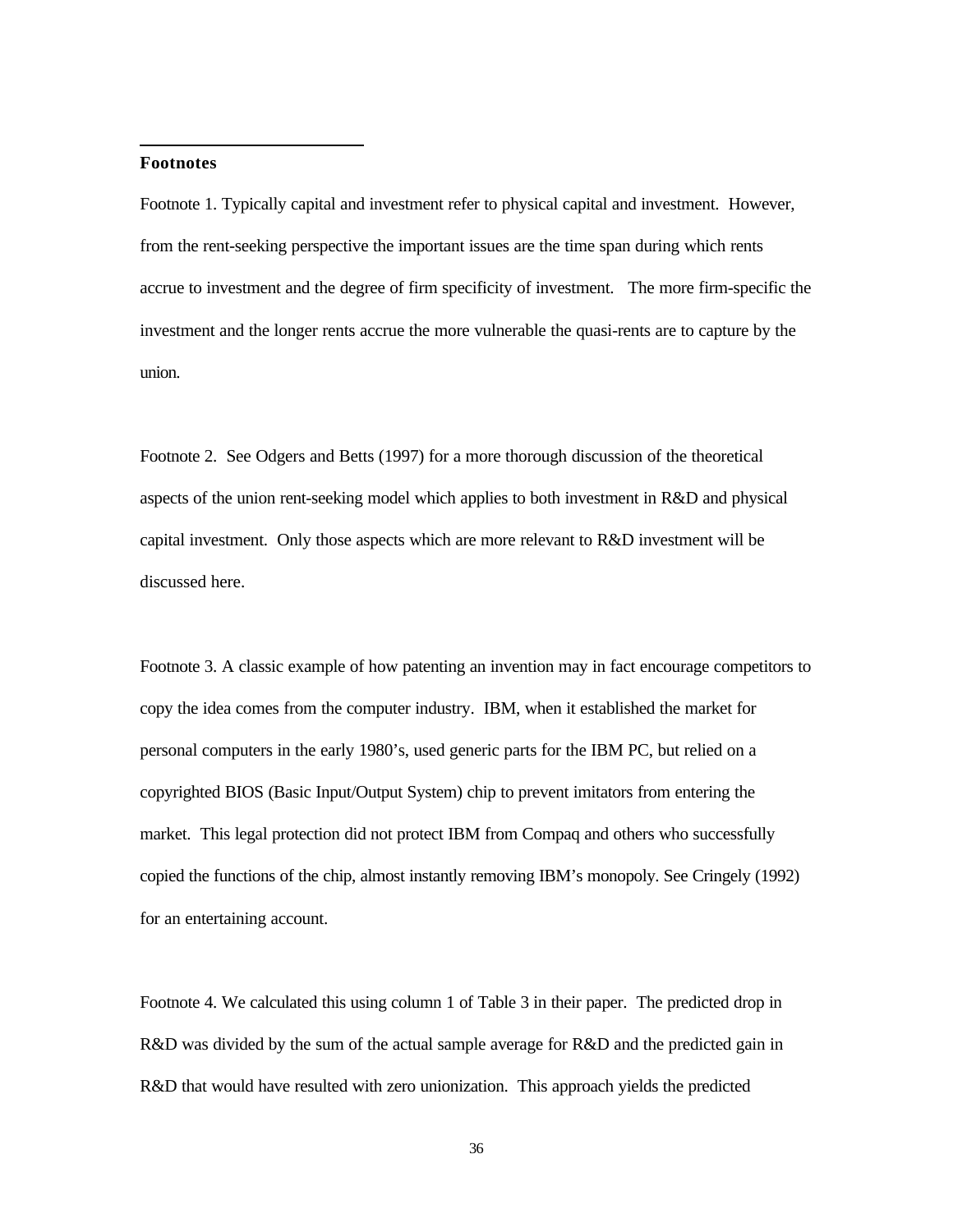proportional drop in R&D had the economy started with no union members. The authors argue that the overall effect may have been larger if they had not conditioned R&D upon the excess market value of the firm, since they find that this variable declines as unionization rises, and that R&D rises with excess valuation.

l

Footnote 5. This figure is based on column 4 of Table 5 in Hirsch (1992), using the coefficient for the 'total' sample.

Footnote 6. In Odgers and Betts (1997) there are 18 manufacturing industries represented in the sample. For this paper the most detailed aggregation allowed by the R&D expenditures data set was used. A further aggregation was necessary as data on R&D expenditures were not consistent with the aggregation of the other data sets (e.g., food and beverages, tobacco, agriculture, and fishing and trapping can be obtained as separate industries for all variables apart from R&D expenditures). The result is slightly fewer aggregate industries.

Footnote 8. Two American studies use a short panel to investigate the impact of union certification at the firm level -- Bronars and Deere (1994) and Fallick and Hassett (1999). Neither paper studies R&D.

Footnote 9. There are two different prices indexes used. R&D expenditures have a specialized price index which measures R&D price changes based on changes in input prices used in the R&D process (see Statistics Canada, 1992, for details). This differs from the GDP implicit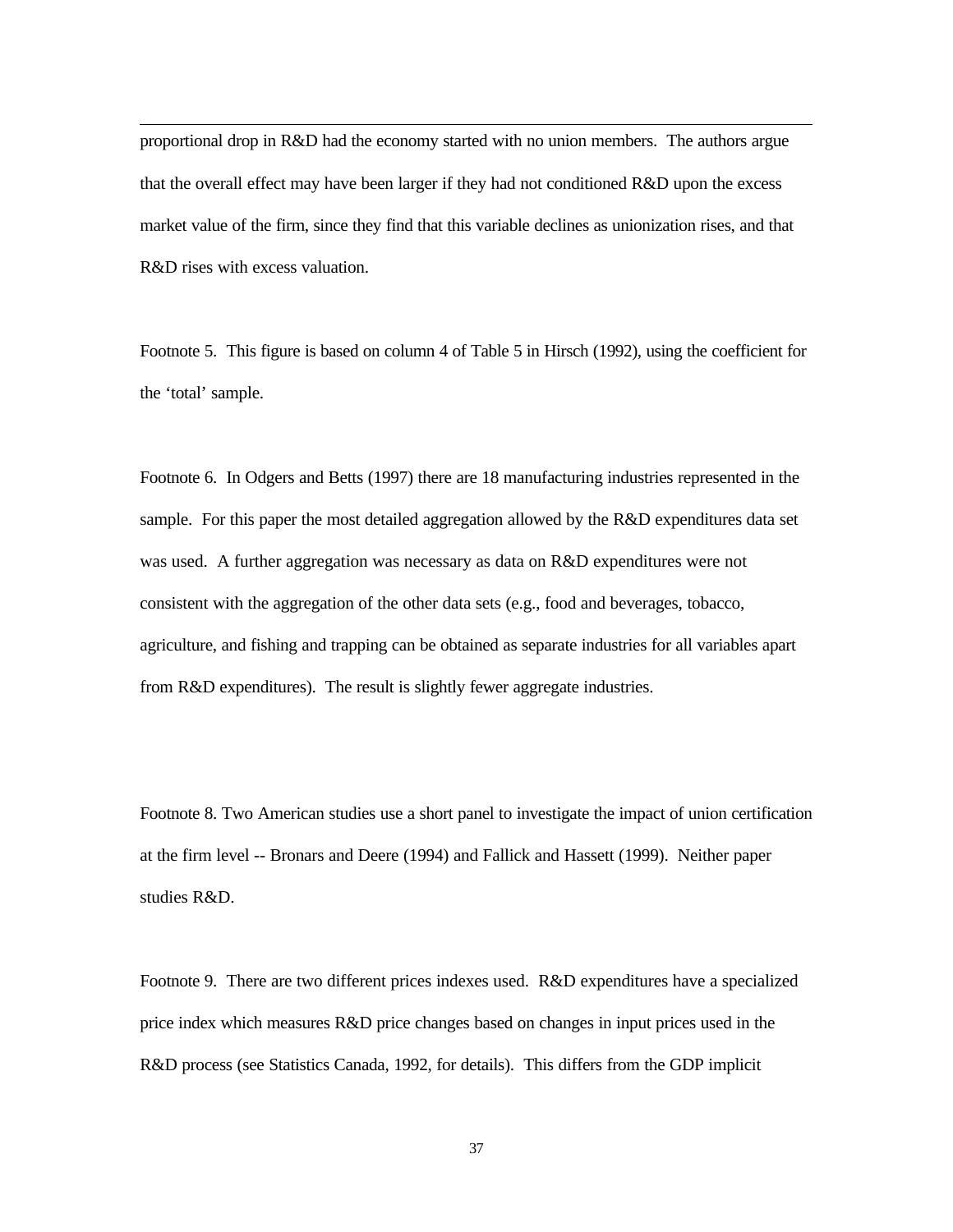deflator which is an output based measure of price changes. The real value of GDP is calculated using the GDP deflator.

l

Footnote 10. The import share is calculated as imports divided by total output less net exports. The profit rate is calculated as real profits divided by real GDP. Real profits are calculated as nominal book profits less taxes, all divided by the economy-wide GDP deflator. In all of the regressions, the lagged profit rate is used to reduce the potential for simultaneity bias in specifications which use it as a regressor, and also to capture the notion of a decision lag between the time when profits are revealed and the time when R&D expenditures are planned. The Herfindahl index is the sum of the squared market share for each firm. Thus a value near zero indicates little industry concentration, whereas a value of one indicates monopoly.

Footnote 11. Most of the observations with R&D expenditure rates above 0.12 are from the electrical products industry.

Footnote 12. We also plotted these four trends using averages across industries that were weighted by industry GDP. Little changes in this analysis.

Footnote 13. See Hirsch (1990,1992) for results illustrating this possibility.

Footnote 14. Models with up to five lag terms were estimated, all with similar results.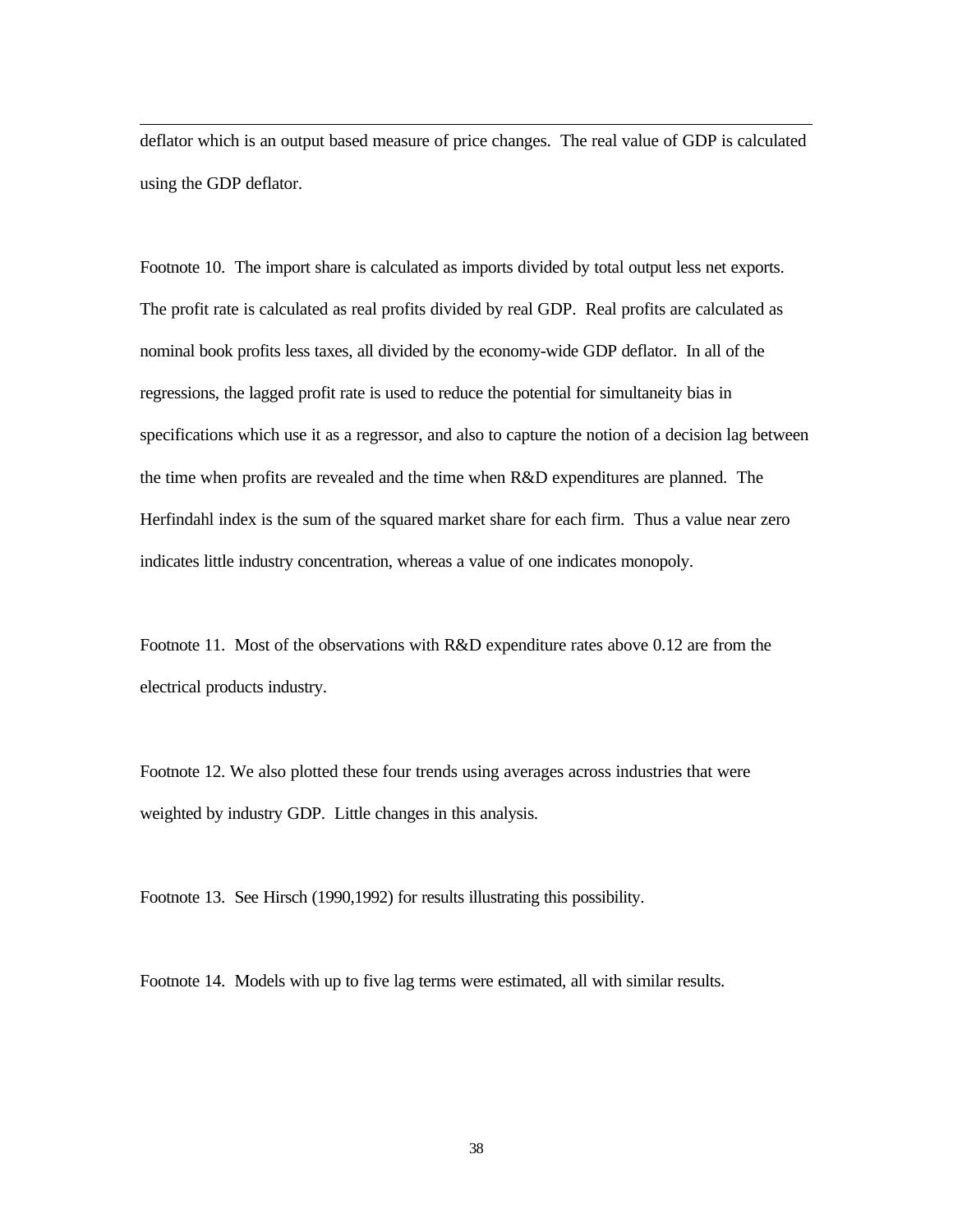Footnote 15. Note also that the t-statistics are much larger in absolute value for the random effects coefficients attached to the profit and import share variables than for the fixed effects coefficients.

Footnote 16. We thank an anonymous referee for this suggestion.

l

Footnote 17. Observations with high leverage were identified as recommended in Belsley, Kuh, and Welsch (1980). On average the diagonals of the "hat" matrix have a value equal to k/n where k is the number of regressors and n is the sample size. Diagonals with a value greater than 2k/n are identified as high leverage observations.

Footnote 18. To obtain the percent reduction in R&D rates, we first multiply the coefficient on the union variable by the mean level of unionization. We subtract the result from the mean R&D expenditure rate to derive the predicted R&D rate for a nonunion industry. The difference between the mean R&D rate and the predicted R&D rate for a nonunion industry, multiplied by 100 and then divided by the predicted nonunion R&D rate gives the percentage reduction.

Footnote 19. Even though the interquartile change in unionization is about half the change used in the "Zero-to-average-unionization" simulation, the denominator in the present simulation is predicted R&D if unionization density is at the  $25<sup>th</sup>$  percentile, not the predicted R&D rate at 0 unionization, as in the former case. These two changes in the nature of the simulation work in opposite directions. For this reason, the two apparently dissimilar scenarios of increasing unionization in the end produce similar estimated changes in R&D.